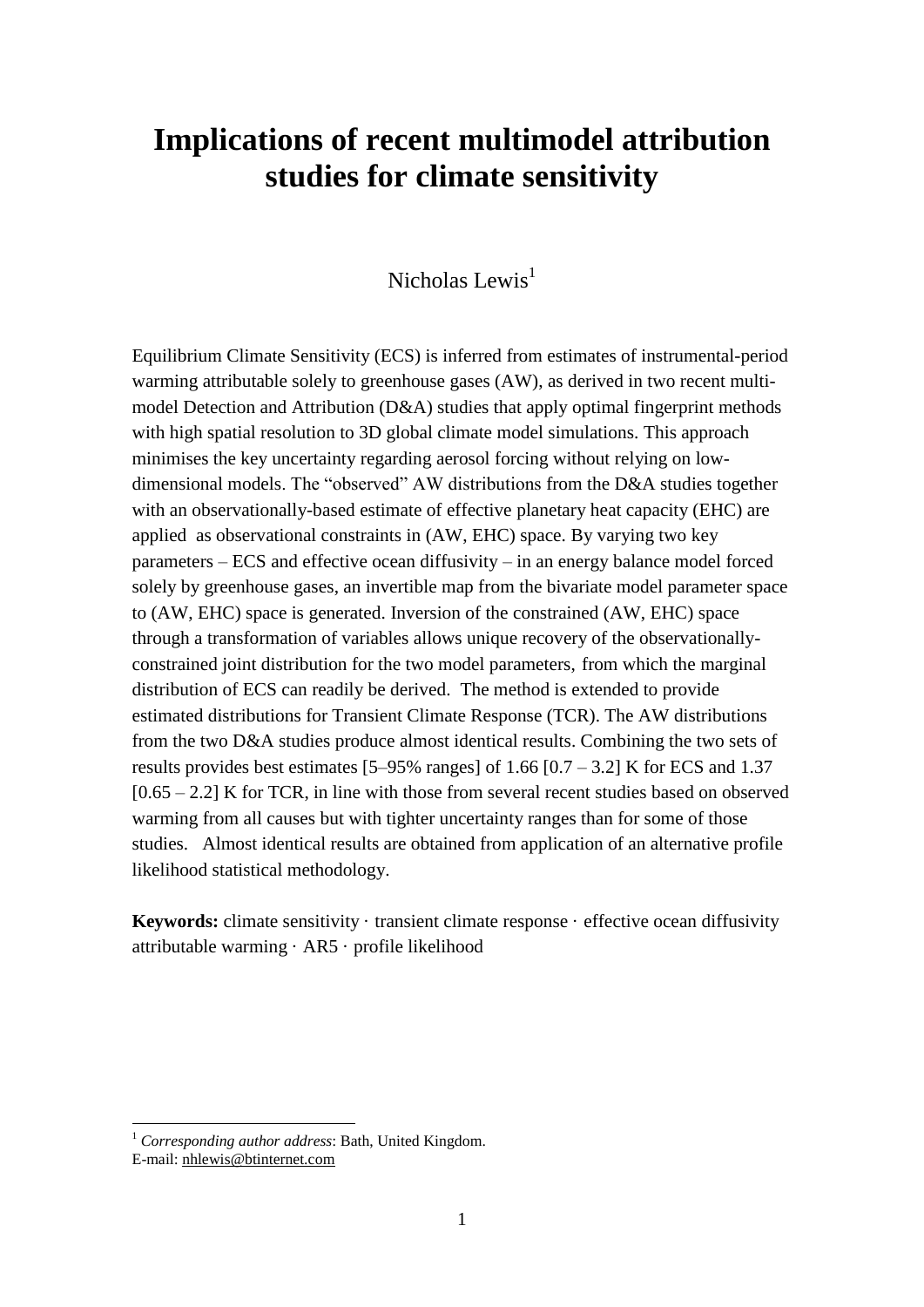### 1. Introduction

Climate sensitivity is a key metric of the climate system's response to changes in radiative forcing. 'Equilibrium climate sensitivity' (ECS) is a measure of the change in global mean surface temperature (GMST), after the ocean has equilibrated, in response to a doubling of atmospheric  $CO_2$  concentration. 'Transient climate response' (TCR) is a shorter-term metric of sensitivity, representing the theoretical global warming at the end of an approximately 70-year period over which  $CO<sub>2</sub>$  concentration, rising by 1% per annum, doubles. Uncertainty in ECS and TCR have proved difficult to reduce, with the IPCC's Fifth Assessment scientific report (AR5) giving a range of 1.5–4.5 K for ECS, the same as in most scientific assessments over the previous three decades, and of 1.0– 2.5 K for TCR (Collins et al, 2014). Uncertainty in aerosol forcing is the major obstacle to reducing uncertainty in observationally-based ECS and TCR estimates (Lewis and Curry 2014).

A number of recent instrumental-observation based studies employing simpler models (e.g. Aldrin et al. 2012; Schwartz 2012; Otto et al. 2013; Lewis 2013; Masters 2014; Skeie et al. 2014; Lewis and Curry 2014) have pointed to lower ranges for ECS and TCR than those exhibited by ensembles of 3D global climate models (GCMs). The models they used vary in complexity from zero-dimensional global energy-balance models (EBMs) through hemispherically-resolving models, to 2D GCMs. This study estimates ECS and TCR using 3D GCM-derived estimates of global surface warming attributable to well-mixed greenhouse gases (GHGs), scaled to best match observed warming patterns, in an attempt to overcome some limitations of studies that employ less complex climate models.

Instrumental-observation based sensitivity studies usually compare modelled and observed changes in surface temperatures and other climate variables over much or all of the period for which reasonable surface temperature data exists, since circa 1850 (the instrumental period). A major challenge for such studies is separating out and thereby quantifying the relative effects of GHGs and other forcing agents, in particular anthropogenic aerosol forcing, which is very uncertain. (The term 'forcing' is used to refer to effective radiative forcing (ERF), as defined in AR5 (Myhre et al 2014).) The best-estimate aerosol and GHG global forcing time series given in AR5 (Table AII.1.2: Prather et al 2014) have an almost perfect negative correlation of −0.98 over 1850– 2011. Attempts to separate and quantify the effects of aerosol forcing, GHG forcing and other causes of temperature changes during the instrumental period are sensitive to analysis period when using models employing only global mean data (e.g. Imbers et al. 2013, Table 1), reflecting the confounding effects of multidecadal internal variability. Climate sensitivity studies involving model-to-observation comparisons resolved by latitude band (Libardoni and Forest 2011; Lewis 2013) or by hemisphere (Aldrin et al 2012; Ring et al. 2012; Skeie et al. 2014) are better able to separate out the effects of aerosol forcing. This is because the estimated latitudinal and hemispherical distribution of aerosol forcing differs from that of GHGs. Such studies normally require multiple runs of the climate model involved with varying combinations of model parameter values so as to explore a wide range of possible values for key uncertain climate system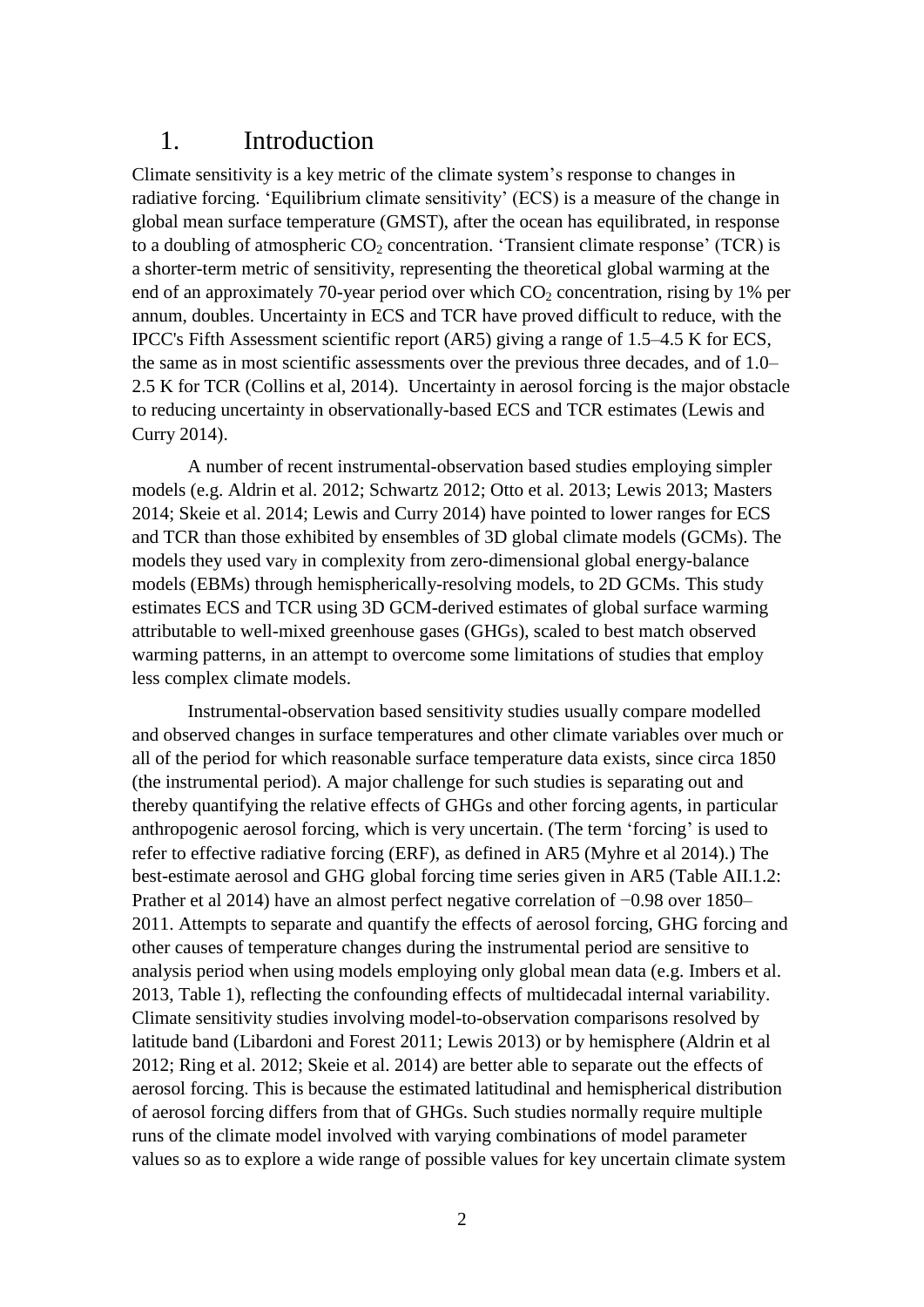properties, in particular climate sensitivity, aerosol forcing and ocean heat uptake efficiency. This makes it computationally very expensive to use a 3D GCM. Moreover, there may be combinations of such properties that a GCM is unable to explore because of its structural limitations. For example, HadCM3 (Gordon et al. 2000) appears to have difficulty exploring most of the region of aerosol-forcing–ECS space that is consistent with observations and AR5 Table AII 1.2 forcing estimates (Harris et al. 2013, Figure S2).

Pattern-based detection and attribution studies (henceforth "attribution studies") offer an alternative way of using 3D GCMs to separate out the effects of GHG forcing from other anthropogenic (OTH) forcing and from natural solar and volcanic (NAT) forcing. Attribution studies involve simulation runs with different categories of forcing but standard model parameter settings. Phase 5 of the Coupled Model Intercomparison Project (CMIP5; Taylor et al. 2012) specifies simulations that include only GHG forcing and only NAT forcing as well as all forcings. Making the usual assumption of linearity of response to forcings, this enables the model response to OTH forcing to be obtained by subtraction. Attribution studies take account of uncertainty due to internal climate variability, estimated from long pre-industrial GCM control runs. They usually employ optimal fingerprint methods (Hegerl et al. 1996; Hasselmann 1997; Allen and Tett 1999; Hegerl and Zwiers 2011) to help separate patterns of forced change from each other and from internal variability.

Attribution studies use multiple-regression techniques to estimate what scaling factors to apply to the GCM-simulated temperature response patterns for the various categories of forcing in order to best match their sum with observational data. The scaling factors (being the regression coefficients) adjust for the GCM(s) under- or overestimating the responses to the various categories of forcing and/or the forcing strengths. This assumes an approximate linear relationship between ERF and modelsimulated warming, which – leaving aside volcanic forcing – seems supportable (Gregory and Forster 2008), at least with respect to the major GHG and sulphate aerosol forcings (Gillett et al. 2004). Estimates of the warming attributable to each forcing category can then be derived, by multiplying the applicable model-simulated temperature gain by its scaling factor. The accuracy of these estimates depends on the different spatiotemporal response patterns for the various categories of forcing being realistically represented in the GCM(s), and separable from each other and from internal variability patterns. If a particular forcing has a different response pattern from that of other forcings in the same category, its omission or substantial misrepresentation in the GCM(s) is likely to bias estimation.

As mentioned previously, there is a very high absolute correlation between the evolution of GHG and of aerosol forcing. The same applies between GHG and OTH forcing, which in most GCMs is dominated by aerosol forcing, with smaller contributions from ozone, land use, stratospheric water vapour and other minor forcings. Therefore, multidecadal internal variability – which noticeably affects surface temperature even at hemispherical and global scales – may be a confounding factor for separating estimation of the OTH and GHG scaling factors in attribution studies, which depend on global mean as well as spatial information. The potential severity and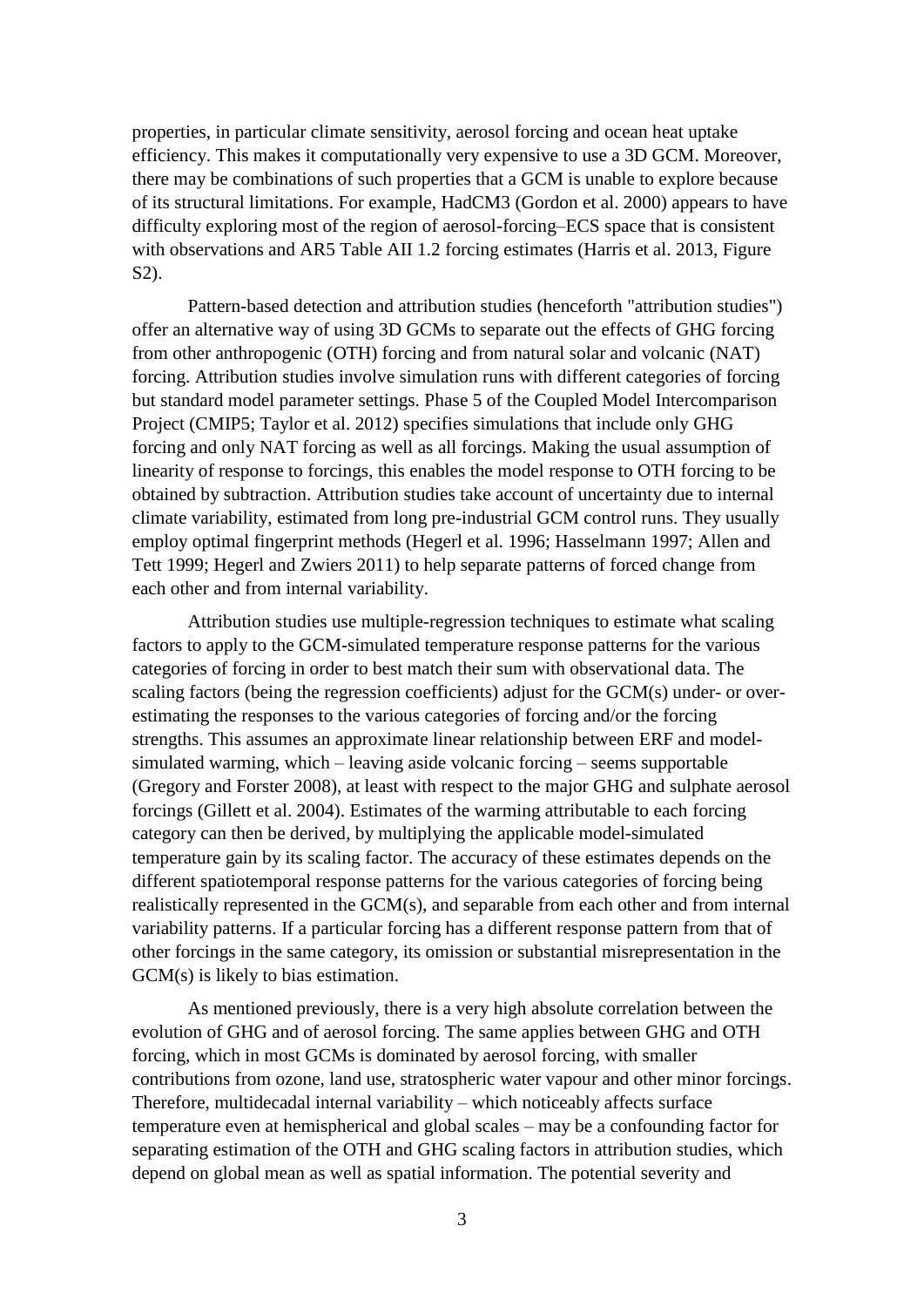analysis-period dependency of this problem is evident from a simple attribution analysis based on synthetic GMST data incorporating a small fluctuation in line with an index representing the Atlantic Multidecadal Oscillation (AMO: Enfield et al. 2001) (see Supplementary Material: S1). Gillett et al. (2012) found that using data from the twentieth-century, the first two decades of which coincided with an AMO cycle bottom and were anomalously cool, introduced substantial upwards bias into estimation of the GHG scaling factor relative to estimation based on the longer 1851–2010 period. Estimation based on 1901–2010 data showed only a minor upwards bias. This suggests that attribution analyses based on data for 1851–2010, 1901–2010 or similarly long periods should be used for estimating global surface warming attributable to GHG (AW).

Notwithstanding uncertainty arising from mismatches between GCM simulations and the climate system, one can treat observationally-constrained attribution study AW estimates as "observables", using them in the same way as observed temperature changes. However, attribution studies do not normally seek to estimate ocean heat uptake – which largely determines the relationship between ECS and warming over the instrumental period – and hence do not in themselves enable observationally-based estimation of ECS. Nevertheless, it is possible to achieve such estimation by combining an attribution study's AW estimate with an observationallybased estimate of effective heat capacity (EHC) – the global ratio of planetary heat uptake, predominantly by the ocean, to the change in surface temperature over a multidecadal period. Those observationally-based estimates for AW and EHC can then be compared with values simulated by a simple GHG-forced EBM with adjustable parameters for ECS and effective ocean diffusivity (Frame et al. 2005; Allen et al. 2009; Lewis 2014). That approach is used in this study.

Lewis (2014) showed that, given the error distribution assumptions made, a unique estimated posterior distribution for ECS was obtained upon carrying out a transformation of variables followed by the standard Bayesian procedure of integrating out the unwanted model parameter (effective ocean diffusivity), and that results upon doing so agreed well with estimation using a non-Bayesian profile likelihood method. The transformation-of-variables approach presented in Lewis (2014) and closely followed here is objective: it is intended not to incorporate any prior knowledge of the values of the parameters to be estimated. I use the same global energy balance model as in that study, but based on GCM multimodel mean AW estimates for the longest available analysis periods from two recent attribution studies, along with updated estimates for EHC and the evolution of greenhouse gas forcing, using data from AR5. The method is extended to provide an estimated distribution for TCR as well as for ECS.

The material is organized as follows. Section 2 outlines the methods used, and deals with data selection, uncertainty assessment and processing. Section 3 sets out the results. Section 4 discusses the results and relevant related issues.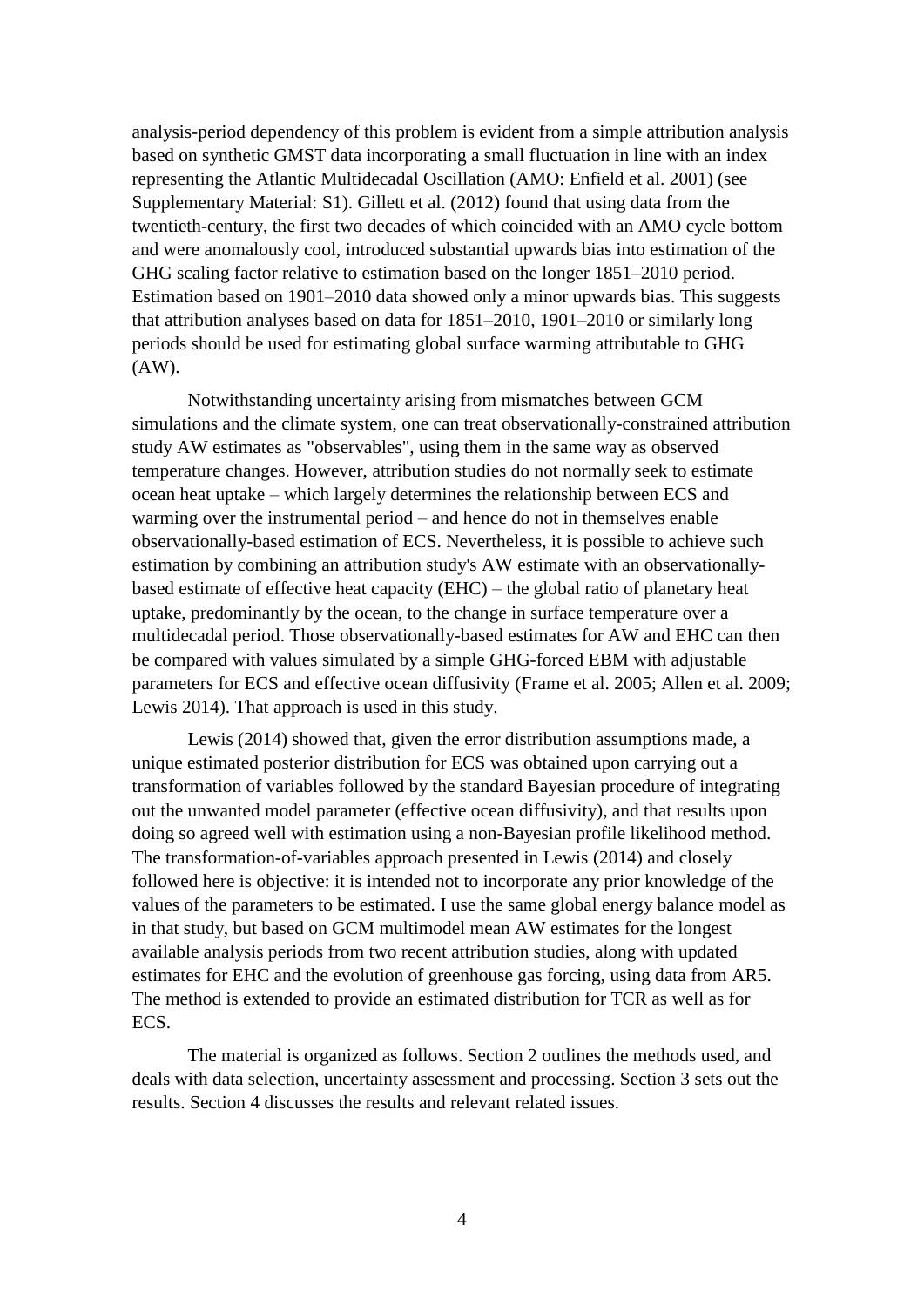### 2. Methods and Data

#### *a. Methods*

The method for estimating ECS is essentially identical to that used in Lewis (2014). The main statistical approach is an objective Bayesian one. Results using a frequentist profile likelihood method are also given.

The method involves comparing EBM-simulated and estimated actual values of "observables" – climate variables that can be fully constrained by observational data, thereby providing observationally-based estimates for them. The observables used are  $AW$  – the linear trend GMST increase attributable to greenhouse gases, denoted by  $T_{A}$ , and effective heat capacity (EHC), denoted by  $C_H$ . Observationally-based estimates of AW and EHC are respectively obtained from attribution analyses, and estimated from the ratio of observed changes in ocean heat content and in GMST. The EBM uses given values of climate sensitivity (*S*) and effective ocean vertical heat diffusivity  $(K_v)$ , and data consisting of a time series of estimated GHG forcing, to simulate global surface temperature and ocean heat content changes attributable to GHG forcing from 1850 to 2010, from which AW and EHC values are derived. Further method details are given in Appendix A.

The method used in Lewis (2014) is extended here to encompass estimation of TCR as well as ECS. The TCR values arising from each  $(S, K_v)$  combination, and hence the  $(TCR, K_v)$  combinations corresponding to every  $(T_A, C_H)$  combination, are calculated from a second set of EBM simulations. In these simulations, forcing increases linearly, replicating the doubling of  $CO<sub>2</sub>$  concentration over 70 years in the 1%  $yr^{-1}$  increasing  $CO_2$  experiment specified in the TCR definition. A PDF for TCR is then derived using the same method as for ECS. This method of estimating TCR is considered more accurate than estimating it directly from AW since, although the TCR estimate will mainly reflect the relationship of AW to the increase in GHG forcing over the relevant period, the relationship between TCR and AW varies somewhat between GCMs.

#### *b. Effective heat capacity estimate: data selection, uncertainty assessment and processing*

EHC is derived as the ratio of the change in observationally-estimated climate system heat content,  $\Delta$ HC, to the change in GMST,  $\Delta T_G$ . As in Frame et al. (2005) and Lewis (2014), the change in heat content is measured between 11 year means at the beginning and end of the period covered by the heat content data, that is between 1958– 1968 and 2001–2011. Doing so gives a central estimate (calculated from the data underlying Box 3.1, Figure 1) for  $\triangle$ HC of 203.7 zeta joules (ZJ), or 0.400 GJm<sup>-2</sup> over the Earth's surface; the change derived from applying the 1958–2011 linear regression trend over 43 years is similar. It is desirable to use well-separated averaging periods, each a decade or more long, so as to minimise the impact of internal variability and measurement error.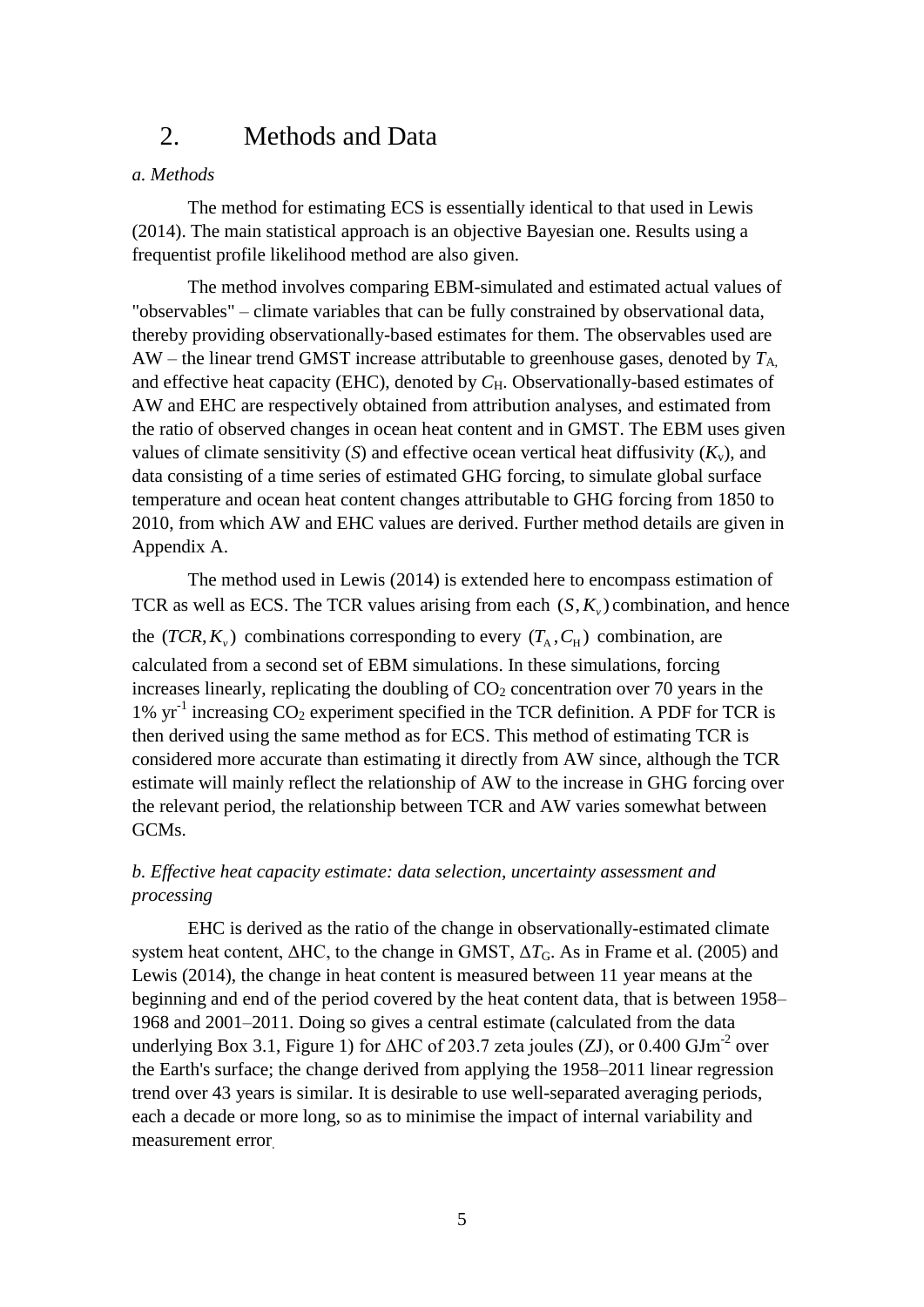Although heat uptake by the non-abyssal ocean is dominant, minor contributions from the abyssal ocean, ice melt, land and atmosphere are included. The data used correspond to the observational best estimates and uncertainty ranges for energy accumulation in the climate system shown in Box 3.1, Figure 1 of AR5 (Rhein M et al, 2014). Whilst over some shorter periods the various OHC datasets disagree, for the long 1958–2011 period there is good agreement between the 0–2000 m OHC change estimate per AR5 Box 3.1, an estimate using Levitus et al. (2012) data for 0–700 m as well as for 700–2000 m depths, and one based on the Lyman and Johnson (2014) estimate for 0–1800 m depth.

A conservative approach is taken regarding heat-content uncertainty. For each 11-year period, the mean of the AR5 Box 3.1 Figure 1 annual observational uncertainty estimates (which assume a Gaussian distribution) for each year in the period is taken, without assuming any degree of uncertainty independence within each period. This approach is taken mainly on account of the likelihood of there being substantial persistent common error elements within each period, for example from instrumentation and sampling biases. A secondary reason is that it provides an allowance for internal variability in ΔHC (estimated, from the long HadCM3 control run, to be minor in relation to observational uncertainty) and for any model inaccuracy or other sources of error related to the use of EHC as an observable. Independence of uncertainty in heat content between 1958–68 and 2001–11 is assumed, with the estimated standard deviations for each period added in quadrature to give a standard deviation for ΔHC of  $0.129$  GJm<sup>-2</sup>. As discussed in Section 4, ECS estimation is relatively insensitive to any inaccuracy in ΔHC.

The HadCRUT4v2 index (Morice et al. 2012) is used to estimate  $\Delta T_G$ , the change in GMST between 1958–1968 and 2001–11, as 0.52 K. Uncertainty in  $\Delta T_G$  is represented by a Gaussian distribution with a standard deviation of 0.088 K. This estimate is derived by adding in quadrature the 1963 and 2006 uncertainty standard deviations for the decadally smoothed HadCRUT4 dataset, and an allowance for internal variability of 0.08 K. This allowance is estimated from years 2100 to 6100 of the long HadCM3 control run.

As in Lewis (2014), an estimated PDF for the true effective heat capacity,  $C_H^t$ , is derived by sampling from the error distributions for  $\Delta H C$  and  $\Delta T_{G}$  and a profile likelihood for  $C_H^t$  computed. Details are given in Supplementary Materials: S2.

#### *c. Attributable warming estimates: selection, uncertainty assessment and processing*

Three multimodel attribution studies are featured in Chapter 10 of AR5 (Bindoff et al 2014), which deals with detection and attribution: Gillett et al. (2013) (G13); Jones et al. (2013) (J13); and Ribes and Terray (2013) (R13). I do not include R13 AW values in this analysis, since R13 gives no multimodel mean AW estimate. For reasons given earlier, I selected AW estimates from G13 and J13 based on the longest period available: 1861–2010 for G13 and 1901–2010 for J13. Both the J13 and G13 analyses involved the same set of models, save for one more model being used in G13. The G13 and J13 multimodel mean AW estimates that give equal weight to each model are used.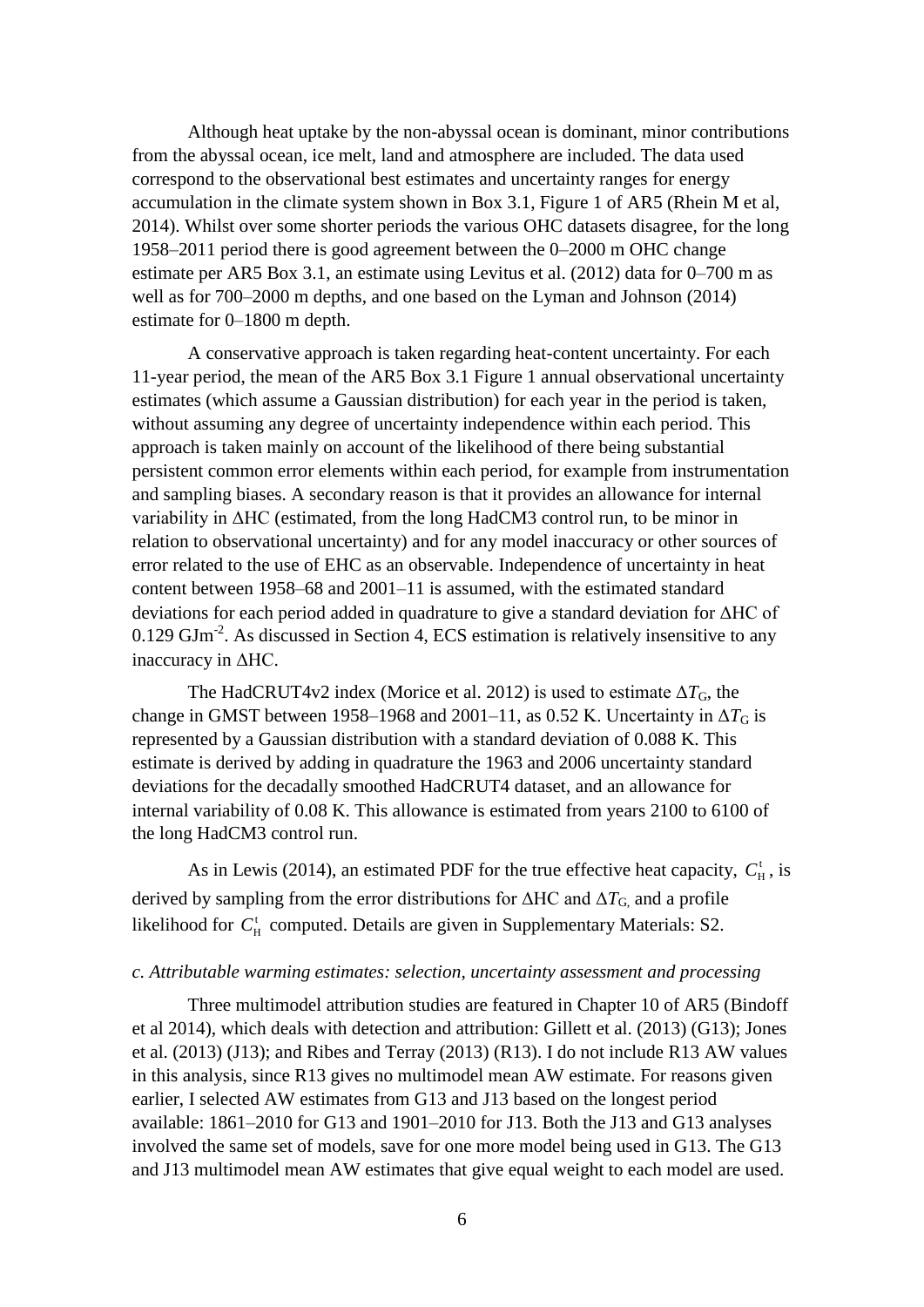For G13 I use their error-in-variables (EIV) estimate, which uses a regression method that accounts for model uncertainty. For J13 I use their, 'Weighted Avg', estimate, which allows for uncertainty arising from model internal variability.

G13 also gives uncertainty estimates for the product of the GHG regression coefficient and mean model TCR, both with and without taking into account both observational uncertainty and, dominating it, uncertainty in the individual model relationship between TCR and AW. The latter uncertainty is used as a proxy for any model and methodological inaccuracies that are not allowed for in the estimates of regression coefficient and observational uncertainty, and that affect AW in an additive manner. I accordingly increase the uncertainty ranges for the G13 and J13 AW estimates by scaling them by the ratio of the described G13 uncertainty estimates with and without allowance for observational and TCR-to-AW relationship uncertainties. The effects of excluding the resulting one-third increase in uncertainty allowance are discussed in Section 4, and provide a guide to sensitivity of uncertainty in ECS and TCR estimation to uncertainty additively affecting AW.

The uncertainty ranges for the G13 and J13 multimodel AW estimates used are both almost symmetrical about the central estimate and, being based on regression analysis, can be regarded in Bayesian terms as derived from objective posterior PDFs or their integrals, CDFs. Indeed, J13 states that the uncertainty percentiles are derived from a CDF. The 5–95% ranges given are converted into standard deviations on the simplifying assumption that the uncertainty has a Gaussian distribution. Since the estimates of natural internal variability used in attribution studies have a limited number of degrees of freedom (24 for the J13 AW estimate used here, somewhat more for the G13 estimate) a *t*-distribution would arguably be more accurate. However, since the Gaussian distributions are fitted using 5–95% uncertainty ranges, not standard deviations, using a Gaussian distribution instead of a *t*-distribution will have very little impact. Assuming objective statistical methodology, a Gaussian-distributed PDF corresponds to an identical Gaussian likelihood function.

Although AW estimates from attribution studies are stated to be global, they are reconstructed from gridded data that has been masked by the availability at grid-cell level of a record of temperature observations adequate to include the grid cell in the attribution analysis. In order not to bias estimation of ECS and TCR downwards, I adjust the AW estimates to reflect, so far as practicable, the effects of observational masking on geographical coverage. Downwards bias is taken to be attributable entirely to GHG forcing, since forcing from components of OTH (mainly aerosols and ozone) is heavily concentrated in the best-observed latitudes and masking effects should be small. The 'observational' GMST trends (shown in J13 and G13 alongside their AW estimates), which are reconstructed from HadCRUT4 gridded data having the same masking as used in the applicable attribution analysis, are used to estimate bias. An adjustment factor is derived by dividing these 'observational' GMST trends into the unmasked actual HadCRUT4 GMST trends, and then scaling the fractional part of the quotient by the ratio of warming attributed to all causes to AW. The resulting upwards adjustment to AW (which is rounded to a whole percentage) is 6% for J13, and is applied to the AW uncertainty range as well as to its central estimate. It is larger, at 10%, for G13,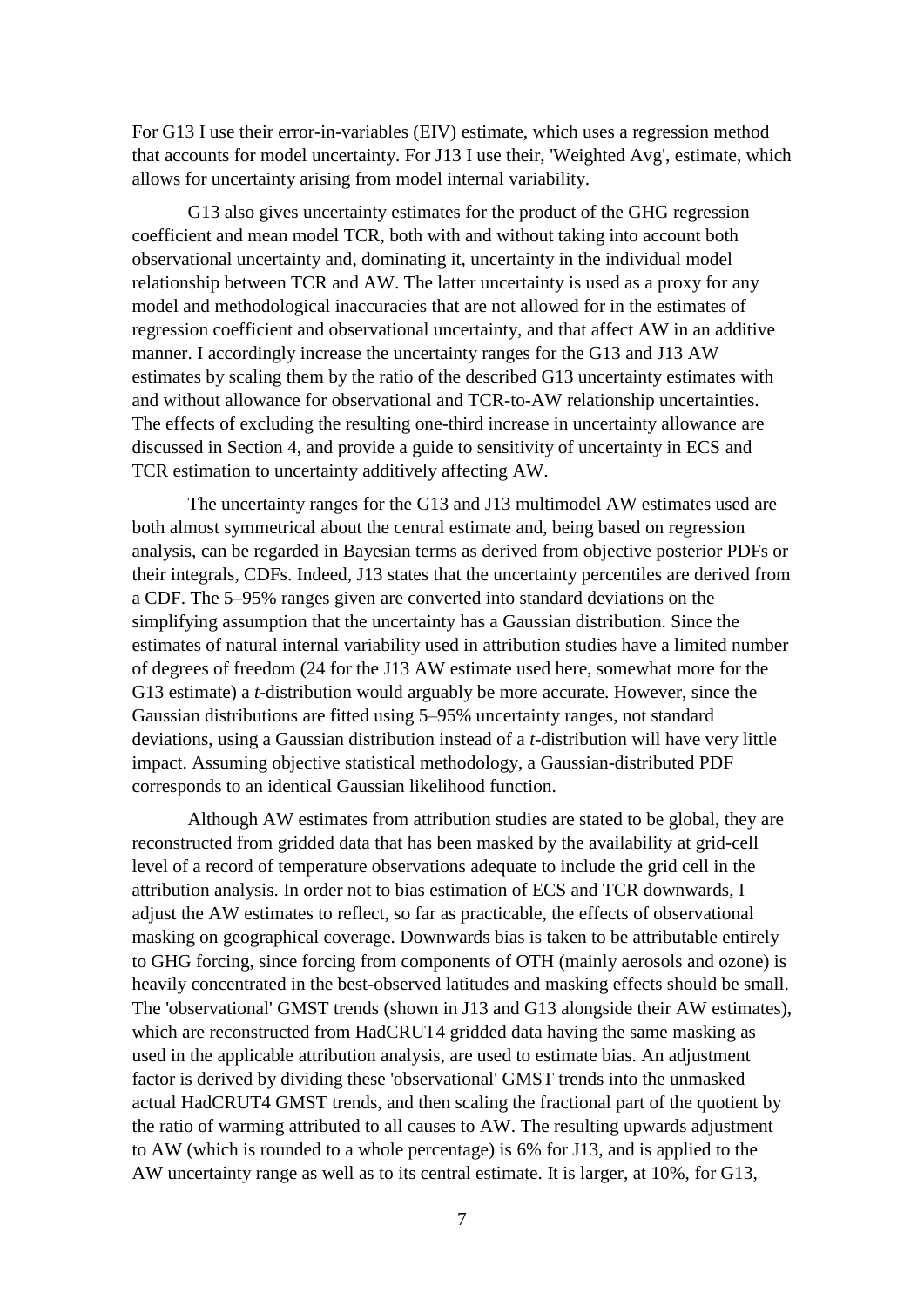consistent with the greater proportion of missing data for an analysis extending back further. Table 1 compares the original and the adjusted AW estimates and uncertainty ranges for each of the attribution studies used.

**Table 1** Central estimates and uncertainty ranges for AW before and after multiplicative adjustment to reflect (in both cases) the full HadCRUT4 spatial coverage and (for the uncertainty range only) allowance for any model and methodological inaccuracies not covered by the original uncertainty ranges, for the Gillett et al. (2013) and Jones et al. (2013) studies.

| Source   | Period over |          | Original Original AW | Spatial    | Multiplier  | Adjusted | <b>Adjusted AW</b> |
|----------|-------------|----------|----------------------|------------|-------------|----------|--------------------|
| of AW    | which AW    | AW       | uncertainty          | coverage   | applied to  | AW       | uncertainty        |
| estimate | estimated   | central  | (standard            | factor     | uncertainty | central  | (standard          |
|          |             | estimate | deviation)           | applied to | range       | estimate | deviation)         |
|          |             | [K]      | [K]                  | estimate   |             | [K]      | [K]                |
| G13      | 1861-2010   | 0.85     | 0.173                | 1.10       | 1.333       | 0.935    | 0.254              |
| J13      | 1901-2010   | 0.83     | 0.194                | 1.06       | 1.333       | 0.880    | 0.275              |

The original AW uncertainty standard deviations have been derived on the stated Gaussian distribution assumption, by dividing the widths of the 5–95% uncertainty ranges provided in the two studies by 3.29, the applicable ratio for this distribution.

#### *d. GHG forcing data: selection, adjustment and allowance for uncertainty*

Time series for greenhouse gas ERFs are sourced from Table AII.1.2 of AR5, combining the CO2 and Other GHG values. Two models used in the attribution studies involved, CNRM-CM5 and NorESM1-M, included ozone forcing in their Historical GHG simulations, despite it not being a well-mixed greenhouse gas. To allow for inclusion of ozone in those two models, the GHG time series presented in AR5 Table AII.1.2 was adjusted up by 4% in all years. See Supplementary Materials: S2 for details.

The CO<sub>2</sub> forcing time series given in AR5 Table AII.1.2 is based on an  $F_{2\times CO2}$ value of 3.71 Wm<sup>-2</sup>. Therefore, that value for  $F_{2\times CO2}$  is used in the EBM simulations.

Since the evolution of  $CO<sub>2</sub>$  and the other main greenhouse gases over the period involved is accurately known in terms of concentration, and ECS and TCR are defined in terms of the effect of a change in concentration of  $CO<sub>2</sub>$ , GHG forcing uncertainty has a relatively limited impact. This assumes, as in AR5 (Myhre et al, 2014), perfect correlation across all greenhouse gases of uncertainty in the relationship between concentration and ERF. On that basis, whilst uncertainty in recent ERF from GHG is considerable, its uncertainty relative to the ERF from a doubling of  $CO<sub>2</sub>$  concentration,  $F_{2\times CO2}$ , is small. Accordingly, since the value of  $F_{2\times CO2}$  used in the EBM to convert ECS to the climate feedback parameter  $(F_{2\times CO2}/\text{ECS})$  is the same as the value used in the derivation of the GHG forcing series it uses, uncertainty in GHG ERF has relatively little effect on the amount of warming simulated by the EBM and hence on ECS estimation. It does have a modest impact, since for any given (*S*, *Kv*) combination and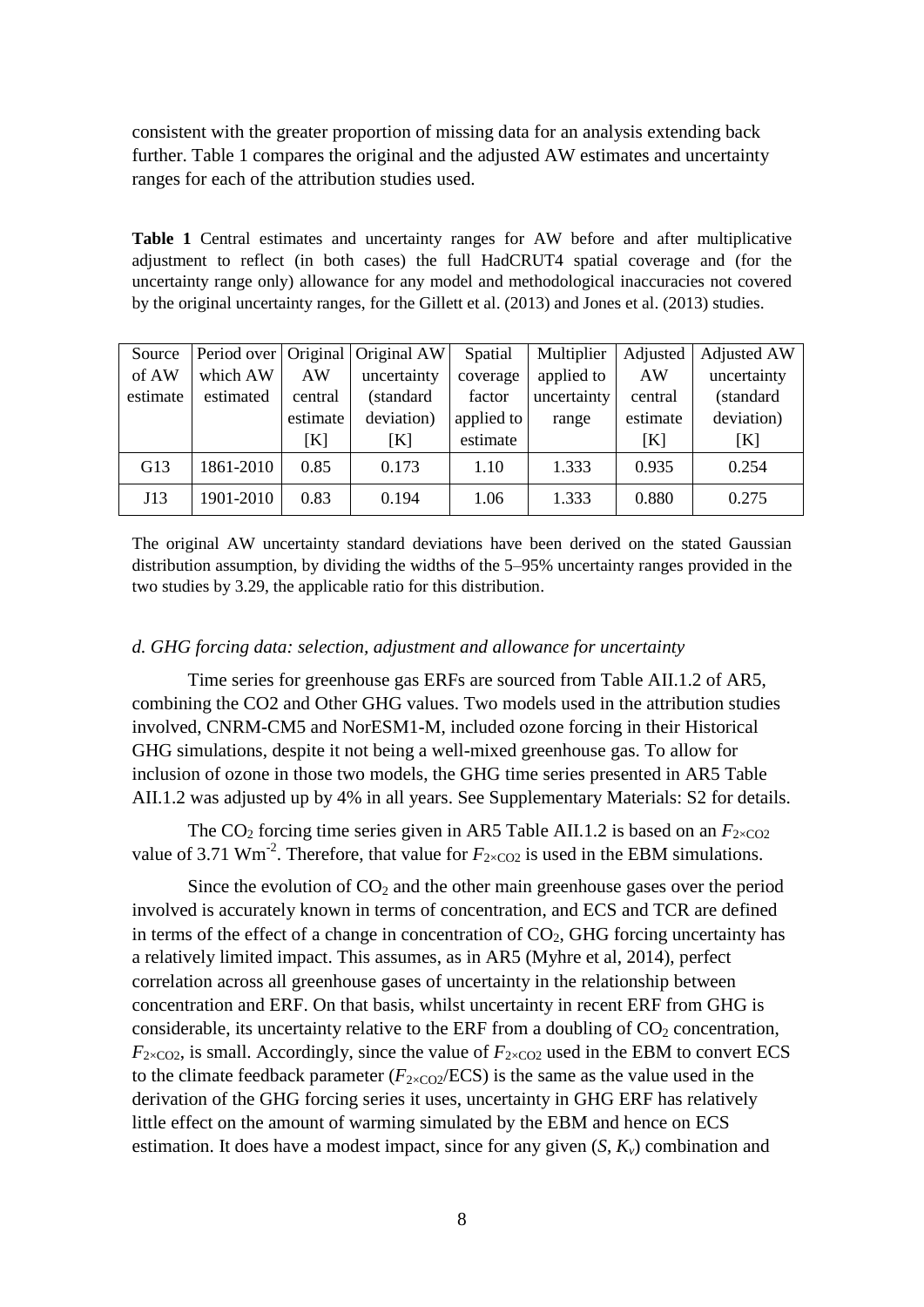change in GHG concentration, the ratio of climate-system heat uptake to the total change in forcing will vary with  $F_{2\times CO2}$ .

| Source of | Method                                | <b>ECS</b> | <b>ECS</b>    | <b>ECS</b>                     | <b>TCR</b> | <b>TCR</b>    | <b>TCR</b>    |
|-----------|---------------------------------------|------------|---------------|--------------------------------|------------|---------------|---------------|
| AW        | employed                              | best       | 17-83%        | 5-95%                          | best       | 17-83%        | 5-95%         |
| estimate  |                                       | estimate   | range         | range                          | estimate   | range         | range         |
|           |                                       | [K]        | [K]           | [K]                            | [K]        | [K]           | [K]           |
| G13       | <b>Transformation</b><br>of variables | 1.68       | $1.15 - 2.40$ | $0.80 - 3.10$                  | 1.39       | $1.00 - 1.80$ | $0.75 - 2.15$ |
| G13       | Profile<br>likelihood                 | 1.69       |               | $1.15 - 2.40 \mid 0.80 - 3.10$ |            |               |               |
| J13       | <b>Transformation</b><br>of variables | 1.64       | $1.05 - 2.40$ | $0.70 - 3.20$                  | 1.36       | $0.95 - 1.80$ | $0.65 - 2.20$ |
| J13       | Profile<br>likelihood                 | 1.64       | $1.05 - 2.40$ | $0.70 - 3.20$                  |            |               |               |

**Table 2** Best estimates (medians) and uncertainty ranges for ECS and TCR derived, upon integrating out  $K_v$ , using the transformation of variables method.

Results shown are based on AW estimates from the Gillett et al. (2013) and Jones et al. (2013) studies, adjusted to reflect the full HadCRUT4 spatial coverage. Ranges are stated to the nearest 0.05 K. The lines in italics show, for ECS, the comparable results using the SRLR profile likelihood method; the best estimate represents the likelihood peak.

Although the conversion by GCMs of GHG concentrations to ERF values also involves uncertainties, that should not affect the AW estimate derived from an attribution study. Any under- or over-estimates by the GCMs used in G13 and J13 of the ERF arising from the specified CMIP5 GHG-concentration time series should, if they bias the GCM-simulated GHG-induced warming, be reflected in the GHG scaling factor.

In the light of these considerations, a Gaussian-distributed GHG-forcing uncertainty allowance with a 5–95% range of  $\pm 10$ %, half that given in AR5 Table 8.6 (Myhre at al 2014) for GHG ERF, appears adequate. However, given the two-stage (attribution analysis, then EBM-simulation based) method used to estimate ECS and TCR, model inaccuracies and other error sources are likely to exist. Separate allowance for model and methodological uncertainties having additive effects on AW has been made, as discussed in subsection (c). However, some uncertainties may, like forcing uncertainty, have a divisive effect on AW or otherwise divisively affect the final estimate. Whilst it is difficult to determine what, if any, additional allowance is appropriate for these,  $\pm 20\%$  (Gaussian 5–95% range), added in quadrature to the allowance for forcing uncertainty, is judged to be generous. The primary results presented are with such an allowance being made (which has the same effect as increasing the allowance for forcing uncertainty from  $\pm 10\%$  to  $\pm 22\%$ ); the results without it are also shown. Following Lewis (2014), allowance for forcing and other divisive uncertainty is reflected in the PDF for the true value of AW,  $T_A^t$  $T_{A}^{t}$ , by computing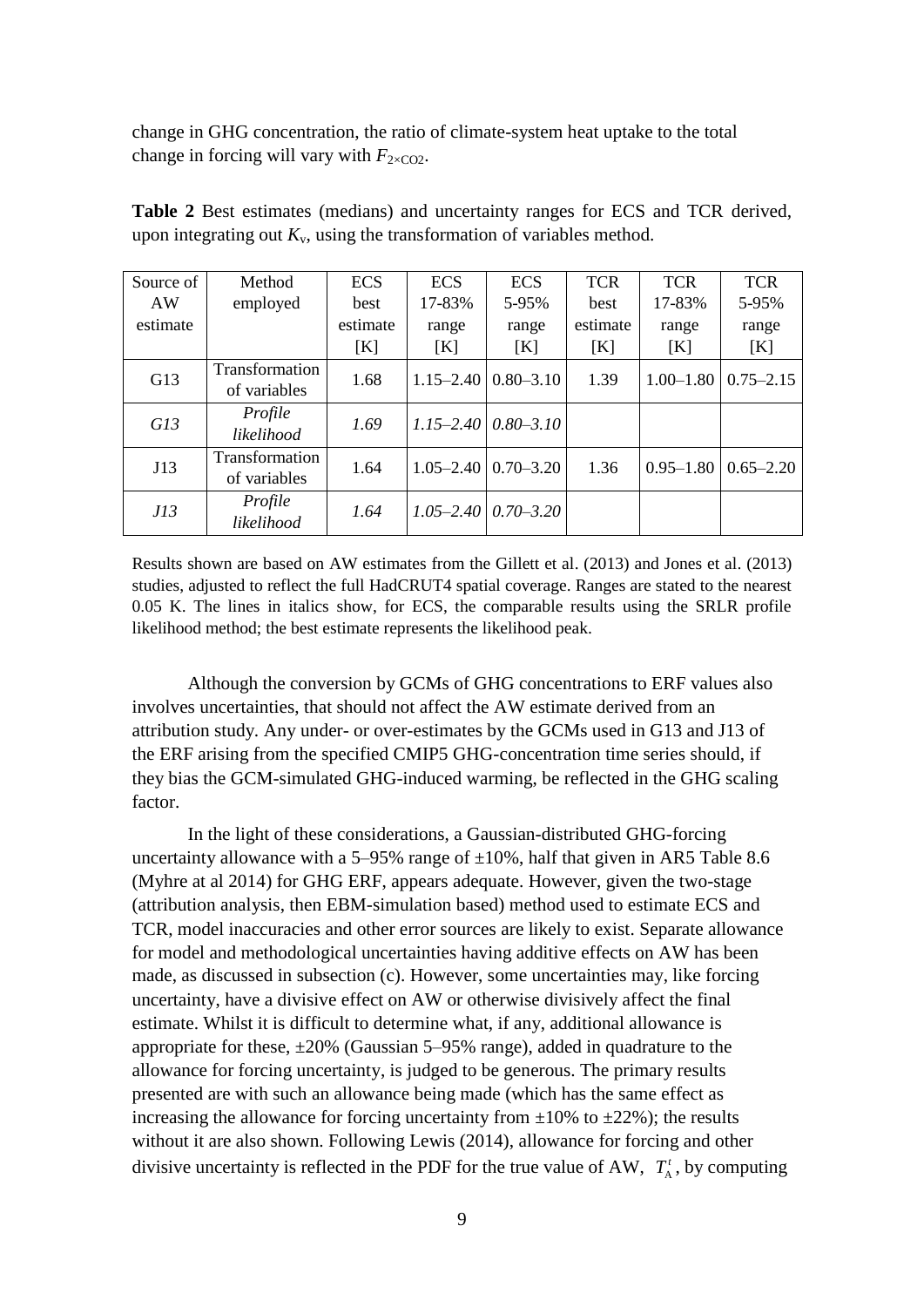a histogram of the quotients of pairs of samples from the error distributions for the adjusted AW estimate and (centred at unity) for forcing and similar uncertainty, in the same way as for EHC. A profile likelihood for AW is also derived, as for EHC.

### 3. Results

Best estimates and uncertainty ranges for ECS and TCR derived from the adjusted G13 and J13 AW estimates, in combination with the observationally-derived EHC estimate, are set out in Table 2. Marginal posterior PDFs for ECS are shown in Figure 1. The box plots at the bottom of Figure 1 show graphically the same information as in Table 2. The ECS values in italics in Table 2, corresponding to the dashed-line box plots in Figure 1, are derived using the alternative profile likelihood method. They are almost identical to the results obtained using the transformation of variables method, which represent objective Bayesian one-sided credible interval percentage points derived from the marginal posterior PDFs plotted in Figure 1. This confirms the frequentist validity of both methods in this case.



**Fig. 1**. Estimated marginal PDFs for climate sensitivity derived, upon integrating out  $K_v$ , using the transformation of variables method. The box plots indicate boundaries, to the nearest grid value, for the percentiles 5–95 (vertical bar at ends), 17-83 (box-ends), and 50 (vertical bar in box), and allow for off-graph probability lying between *S* = 5 K and *S* = 20 K. Solid line box plots reflect the percentile points of the CDF corresponding to the plotted PDF. Dashed line box plots give confidence intervals derived using the SRLR profile likelihood method (the vertical bar in the box showing the likelihood profile peak).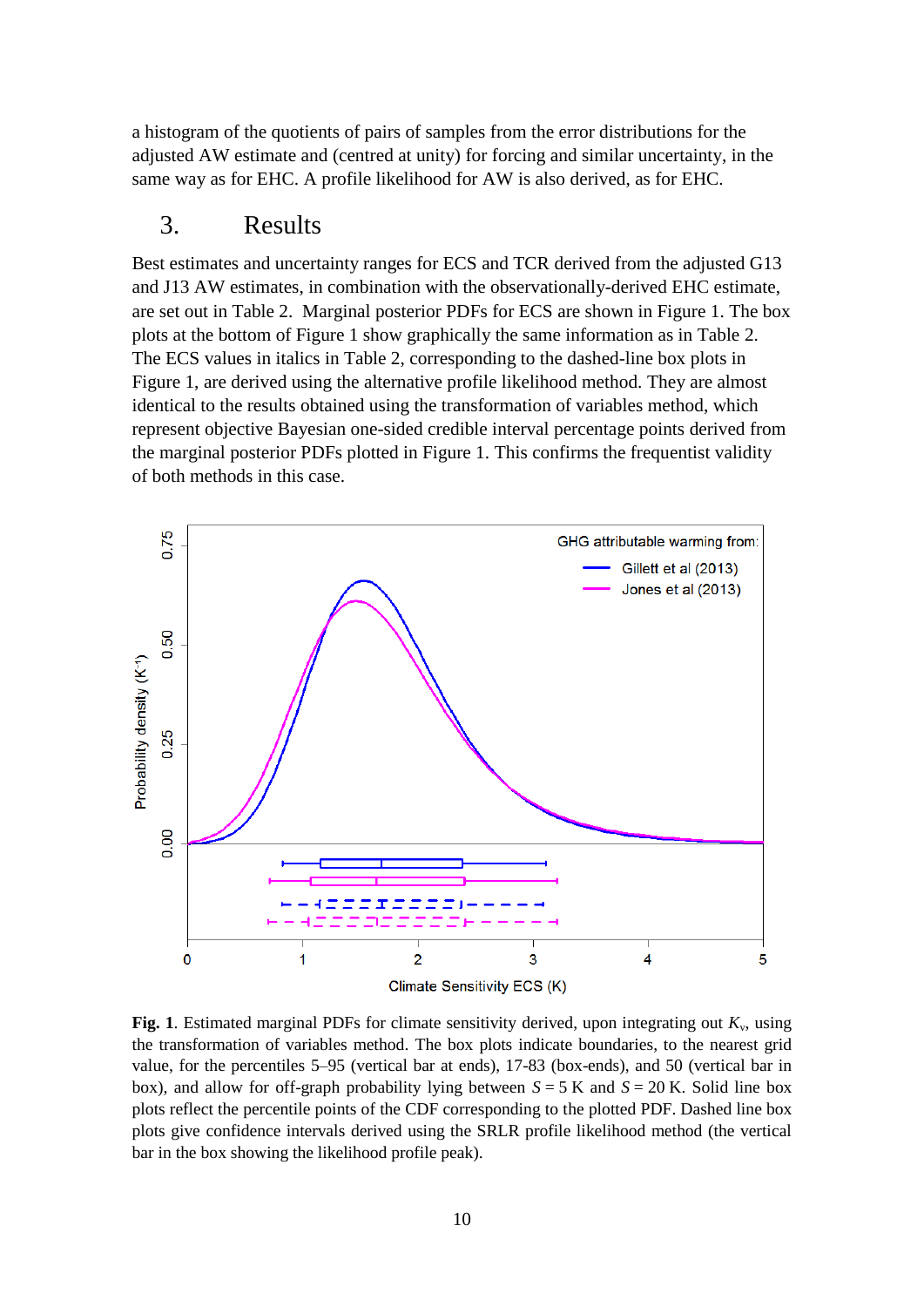For ECS, the best estimate based on the J13 AW estimate, at 1.64 K, is almost the same as the 1.68 K best estimate based on the G13 AW estimate. The mean of the best estimates from the two attribution studies is 1.66 K. The ECS uncertainty ranges using the two AW estimates are almost coincident, the G13-based ECS uncertainty ranges being marginally narrower with a 5–95% range of 0.8–3.1 K against 0.7–3.2 K for J13 (ranges being rounded to the nearest 0.05 K). The overall 17–83% range, taking the outermost G13- and J13-based values from both methods, is 1.05–2.4 K.

Marginal posterior PDFs for TCR and related box plots are shown in Figure 2. The TCR best estimates derived from the J13 and G13 AW estimates are also almost identical, at 1.36 K and 1.39 K respectively, with a mean best estimate of 1.37 K. As for ECS, marginally narrower TCR ranges are obtained using the G13 rather than the J13 AW estimate. Taking the outermost G13- and J13-based values, the overall 17–83% range is 0.95–1.8 K, whilst the 5–95% range is 0.65–2.2 K.

Sensitivity of ECS estimation to variation in the central estimate of EHC, whether caused by inaccuracy in estimation of  $\Delta H C$  or of  $\Delta T_G$ , was investigated and found to be small. A 10% increase in the  $\Delta H C$  or  $\Delta T_G$  central estimate (broadly, respectively increasing or decreasing the central EHC estimate pro rata) respectively increased or reduced the best estimate for ECS by 2%. The effect of such changes in EHC on TCR estimation was negligible.

Best estimates and uncertainty ranges for effective ocean vertical heat diffusivity, in terms of its square root  $K_v$ , were found to be the same whether using the J13 or G13 AW estimates, and whether obtained by undertaking a transformation of variables and then integrating out *S* or by using the profile likelihood method. The best estimate for  $K_v$  is 0.53 cm s<sup>-0.5</sup>, with 17–83% and 5–95% ranges of respectively 0.3–0.8 cm s<sup> $-0.5$ </sup> and 0.15–1.0 cm s<sup> $-0.5$ </sup>.

Alternative results omitting the  $\pm 20\%$  (5–95% range) allowance made for possible model and other inaccuracies that have a divisive effect on AW, as discussed in Section 2(d), differ as follows from the main results. For both ECS and TCR, best estimates are unchanged, as are the lower bounds of all the uncertainty ranges (changes in bounds are to the nearest 0.05 K). The 83% and 95% bounds for ECS reduce by respectively 0.1 K and 0.25 K; those for TCR reduce by respectively 0.05 K and 0.15 K. Changes are the same whether using the G13 or J13 AW estimate, and whether using the main or the profile likelihood method. The relatively modest magnitude of these changes shows that uncertainty in ECS and TCR estimation is not particularly sensitive to possible model and other inaccuracies that have a divisive effect on estimation of AW.

Excluding instead the one-third increase made in the allowance for uncertainty having an additive effect on AW, as discussed in Section 2(c), again leaves best estimates unchanged, but has less asymmetrical effects on uncertainty, with 5%, 17%, 83% and 95% bounds for ECS changing by respectively +0.15 K, +0.1 K, −0.1 K and −0.25 K from the main results values when using the G13 AW estimate and either the main or the profile likelihood method. Changes when using the J13 AW estimate are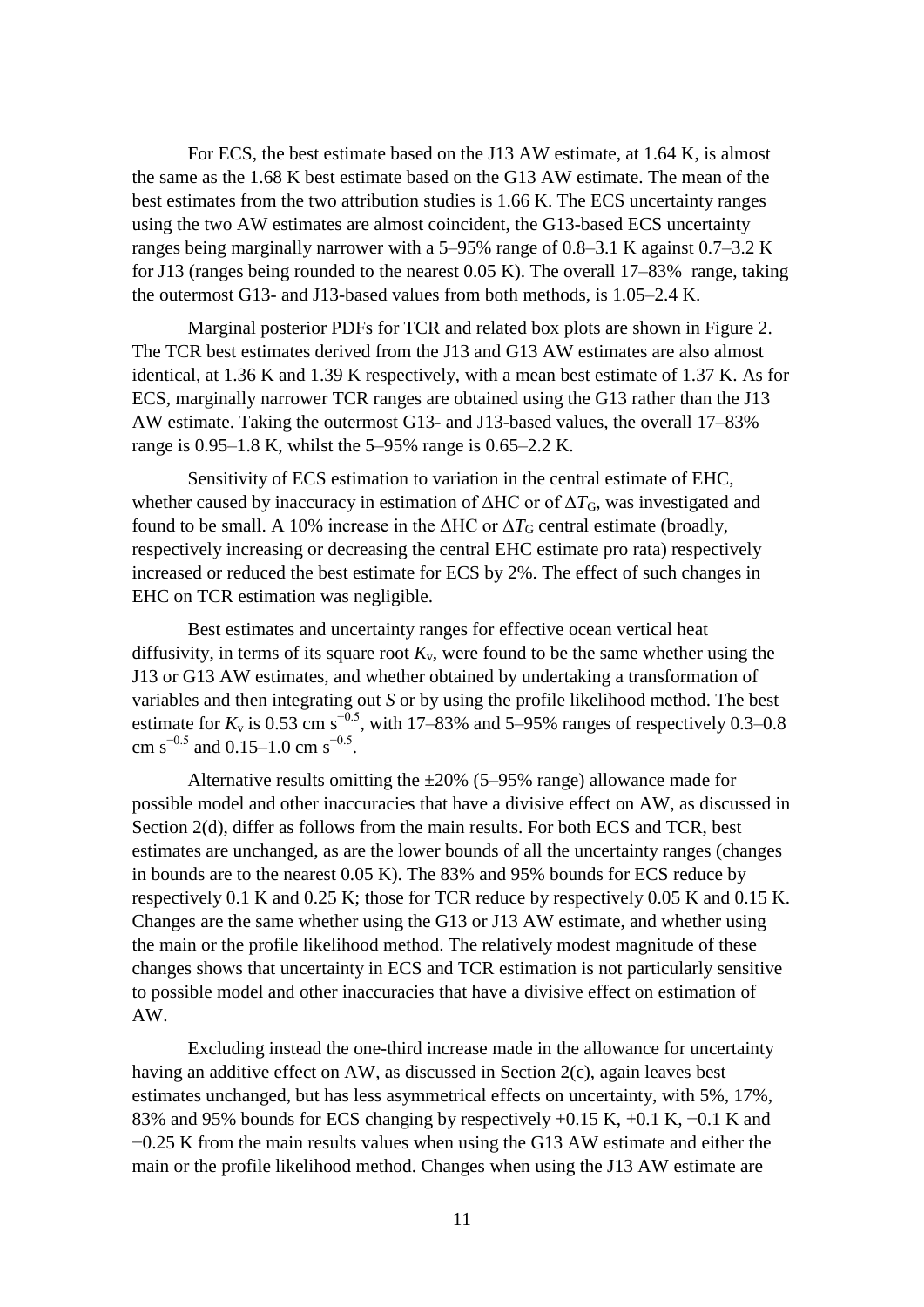broadly similar, although less consistent between the main and the profile likelihood methods. The 5%, 17%, 83% and 95% bounds for TCR change by respectively +0.1 K,  $+0.05$  K,  $-0.05$  K and  $-0.1$  K from the main results values when using the J13 AW estimate, and slightly more when using the G13 AW estimate.



**Fig. 2**: Estimated marginal PDFs for transient climate response derived, upon integrating out *K*v, using the transformation of variables method. The box plots indicate boundaries, to the nearest grid value, for the percentiles 5–95 (vertical bar at ends), 17-83 (box-ends), and 50 (vertical bar in box). They reflect the percentile points of the CDF corresponding to the plotted PDF.

### 4. Discussion

The ECS and TCR best estimates obtained here lie towards the bottom ends of the AR5 'likely' (66%+ probability) ranges, being 1.5–4.5 K for ECS and 1–2.5 K for TCR. The upper bounds of these ranges substantially exceed the 17–83% ranges given in Table 2. However, this study's results are very similar to those obtained in a number of recent studies that are based on warming – both of the global surface and in the body of the ocean – over the bulk of the instrumental period. Such studies include those (Aldrin et al. 2012; Ring et al. 2012; Lewis 2013; Skeie et al. 2014) that form their own inverse estimates for aerosol forcing – the dominant source of uncertainty when ECS and TCR estimation is based on the AR5 (Myhre et al 2014) forcing estimates. Those four studies all use spatiotemporal temperature data (not just GMST) to estimate aerosol forcing,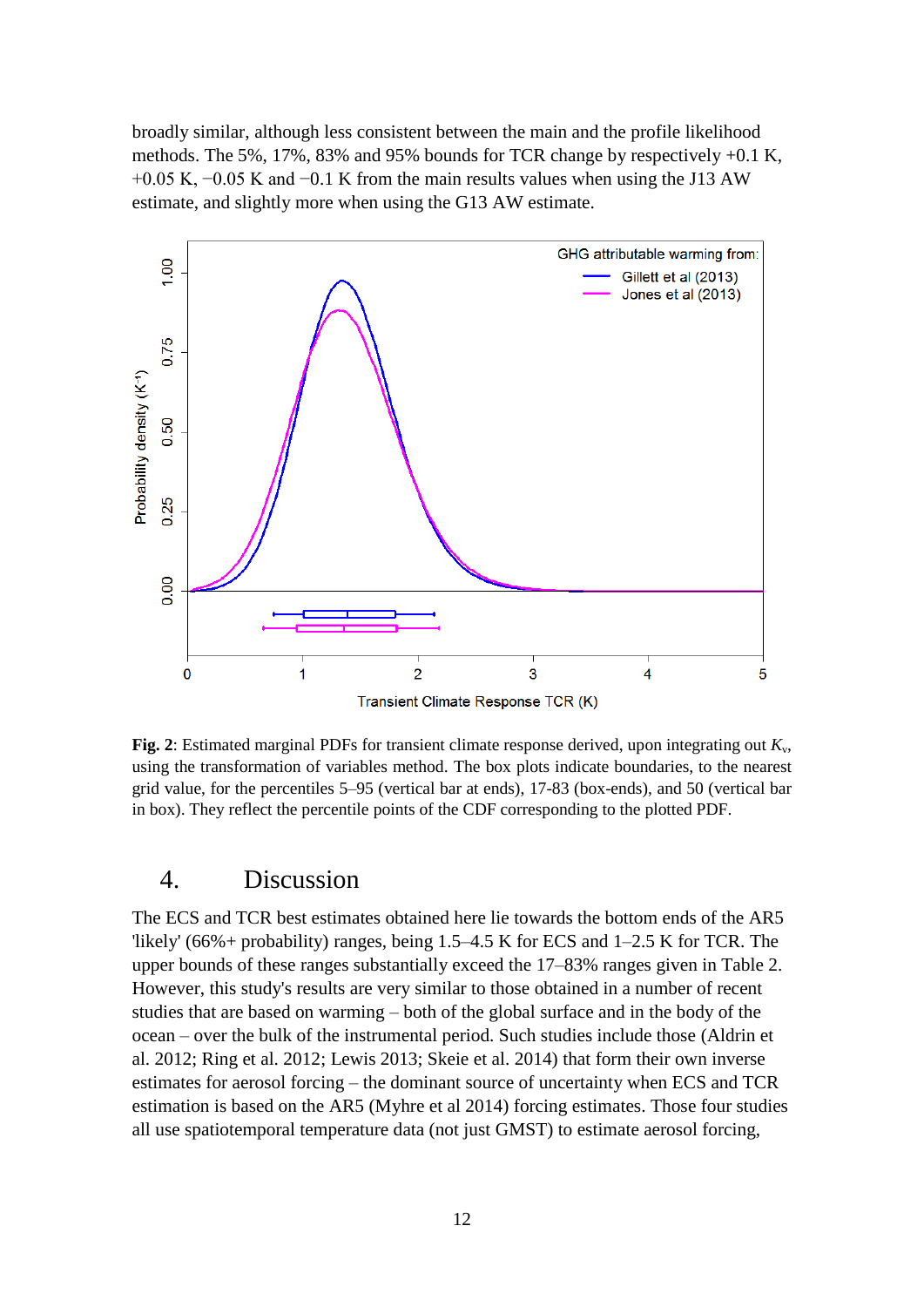and provide results that are not significantly biased upwards by use of an unsuitable estimation period or highly informative prior distributions.

Results from recent energy budget studies (Otto et al. 2013; Lewis and Curry 2014) that use aerosol forcing estimates from AR5 (Myhre et al 2014) or that are similar thereto also give ECS and TCR best (median) estimates in line with those obtained here, but with somewhat higher 95% bounds for ECS. Moreover, ECS median estimates from Aldrin et al. (2012), Otto et al. (2013), Skeie et al. (2014) and Lewis and Curry (2014) using alternative analysis periods ending at the start of this century were very little different from their main estimates, whilst the Lewis (2013) main estimate used data ending in 2001. It follows that the surface temperature 'hiatus' is not responsible for their ECS and TCR estimates being towards the lower end of the AR5 'likely' ranges. Accordingly, evidence from observed warming over the instrumental period now appears to point towards best estimates for ECS and TCR in the region of those reported here, and to upper uncertainty bounds – particularly for ECS – that are lower than those given in AR5.

In a model-based study, Shindell (2014) postulated that spatially inhomogeneous forcings, principally from aerosols and ozone, might lead to substantial underestimation of TCR by global energy budget calculations and similar methods. ECS estimation would also be affected. Results from the present study and from Lewis (2013) – which used a model and data that were latitudinally-resolved – should be unaffected by such concerns. The similarity of their climate sensitivity estimates and those from recent global energy budget studies suggests that the effect of inhomogeneous forcings on global energy budget estimates of TCR and ECS is very minor for the real climate system.

The lower and better-constrained estimate for ECS in this study (median 1.66 K, 5–95% range 0.7–3.2 K) than in Lewis (2014) (median 2.2 K, 5–95% range 1.2–4.5 K) principally reflects the use of attributable warming estimates from much more recent attribution studies. The attribution study from which the AW estimate used in Lewis (2014) was taken used data from the twentieth century, which has been found significantly to bias upwards estimation of the GHG regression coefficient (Gillett et al 2012).

As with most studies that estimate ECS using instrumental period data, strictly it is effective climate sensitivity (a measure of the strengths of climate feedbacks during a period of transient climate change) that is estimated here rather than equilibrium climate sensitivity. Equilibrium climate sensitivity can only be determined once the ocean – but conventionally not ice sheets and other slow components of the climate system – has reached equilibrium. In AR5 it is pointed out (Box 12.2: Collins et al 2014) that in some global climate models equilibrium climate sensitivity is higher than effective climate sensitivity because the feedbacks that are represented in the models (water vapour, lapse rate, albedo and clouds) vary with the climate state. The increase in model sensitivity has been linked to time-varying patterns of temperature increase (Armour et al. 2013) and ocean-heat uptake (Rose et al. 2014). These and similar findings depend on model latitudinal feedback patterns and ocean and cloud behaviour, which vary substantially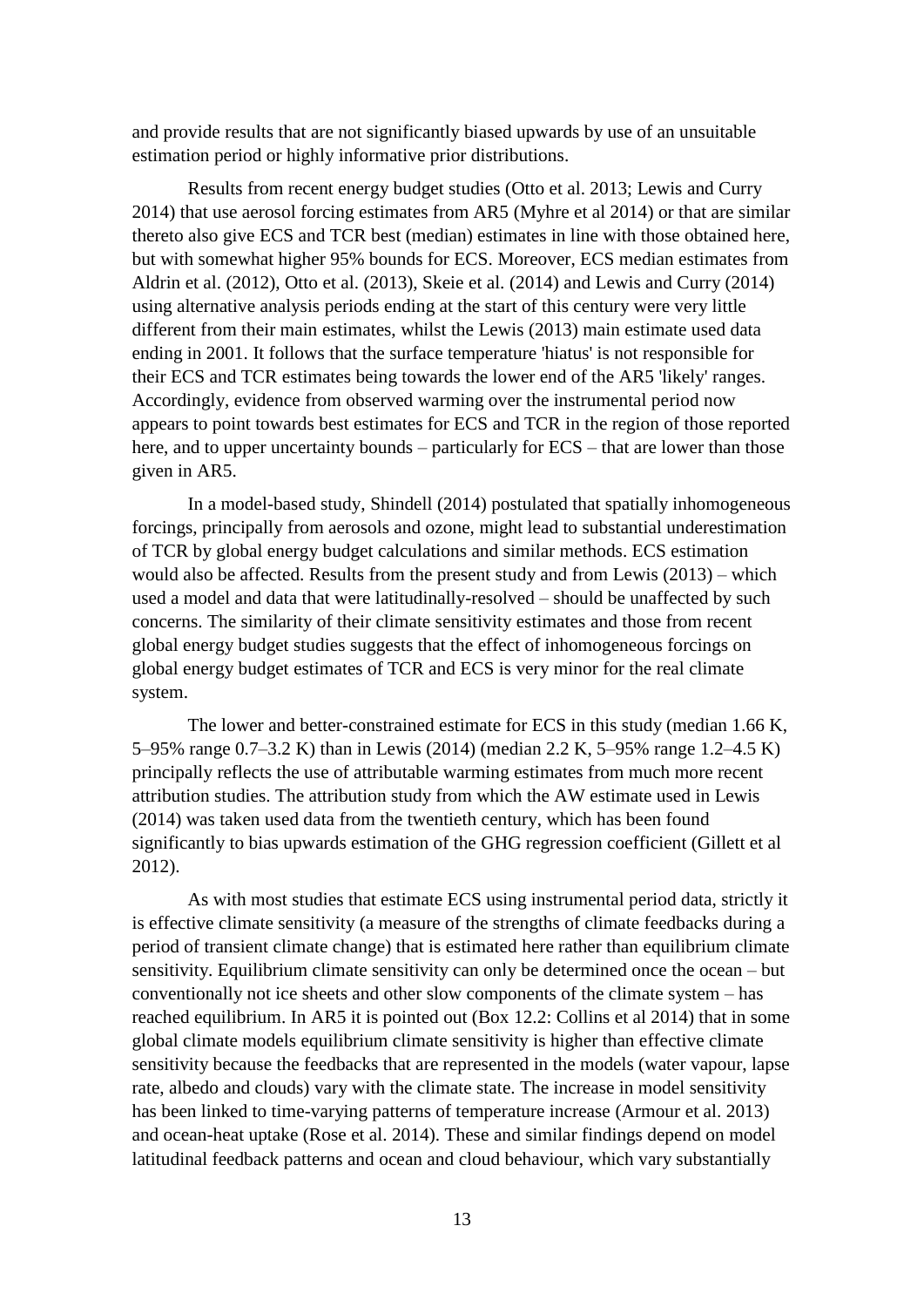between coupled GCMs (Zelinka and Hartmann 2012; Huang and Zhang 2014). Andrews et al. (2014) found that in most of the CMIP5 models the incremental climate feedback parameter reduces (i.e. effective climate sensitivity increases) somewhat on a multidecadal timescale when  $CO<sub>2</sub>$  levels are abruptly quadrupled. However, Forster and Taylor (2006) found that most of the 20 previous-generation models they studied showed no evidence of a change in climate feedback parameter over 200+ year simulations forced by a  $CO_2$  levels ramped upwards at 1%  $yr^{-1}$  and stabilised after 70 years. It is unclear whether effective climate sensitivity will increase over time in the real climate system under realistic forcing scenarios.

The best estimate of 0.53 cm  $s^{-0.5}$  obtained here for effective ocean vertical heat diffusivity, in terms of its square root  $K_v$ , is very close to the value of ~0.55 cm s<sup>-0.5</sup> given by both Aldrin et al. (2012) and Ring et al. (2012), studies that also use relatively simple ocean models. Aldrin et al. (2012) give a narrower uncertainty range for  $K_v$  than that obtained here; Ring et al. (2012) do not provide uncertainty ranges.

*Acknowledgements*. I thank Gregory Johnson for supplying the data underlying Box 3.1, Figure 1 of AR5, Gareth Jones for supplying numerical results and other information relating to Jones et al (2013), and Judith Curry, Jonathan Jones and Paul Kirwan and two reviewers for helpful comments that significantly improved the manuscript.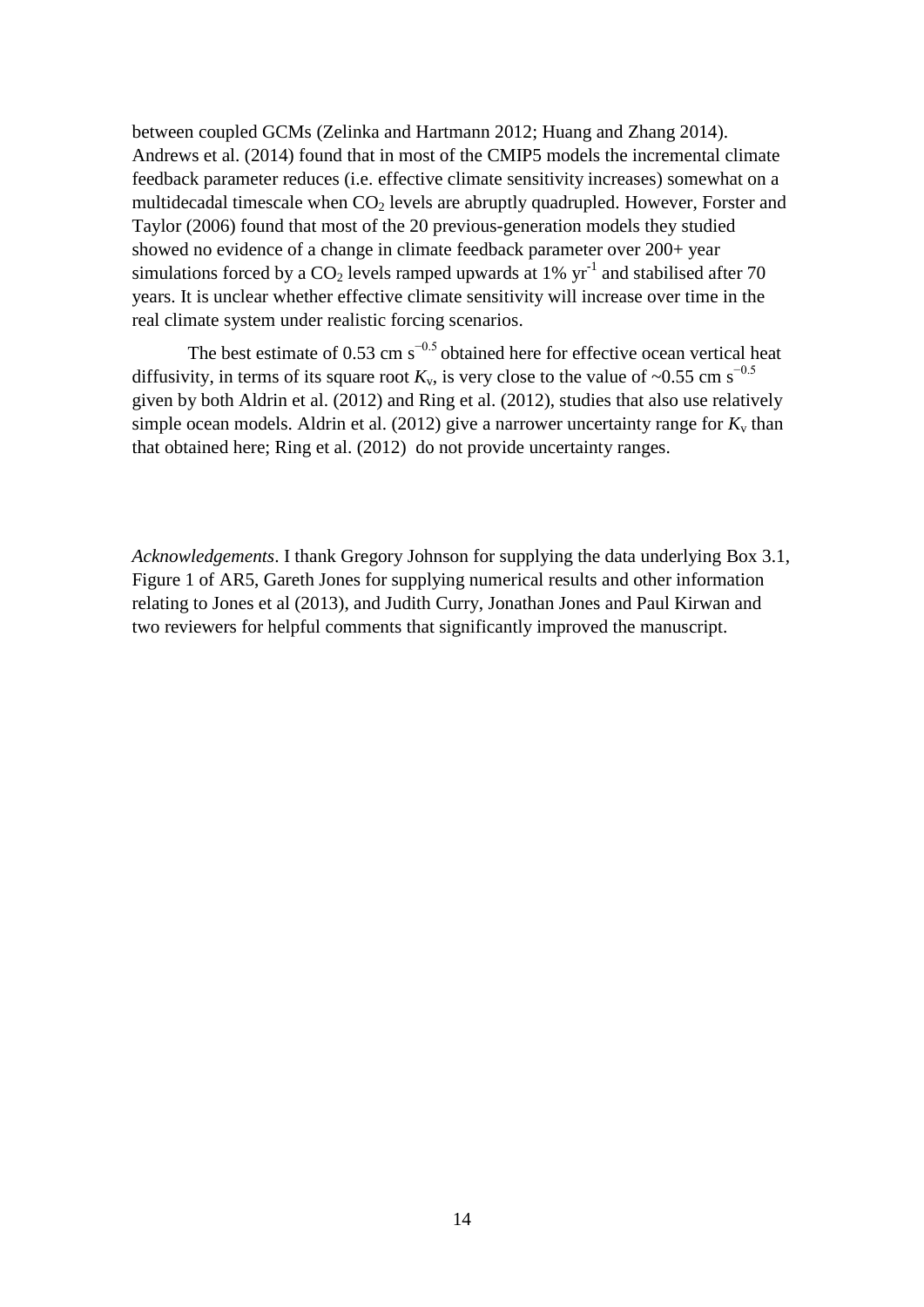### **Appendix A**

#### **Further details of method used to estimate ECS**

As stated in Section 2, the method closely follows that in Lewis (2014). One observable used, *T*A, represents the estimated GMST change over the full analysis period attributable to greenhouse gases, based on the linear trend in GMST from the simulated response to GHG-only forcing. In the case of the observationally-constrained estimate of *T*A, derived from GCM simulations, the simulated linear trend has been scaled by the GHG regression coefficient estimated in the attribution analysis. The EBM-simulation trend estimate of  $T_A$  is unscaled. The other observable, effective heat capacity  $C_H$ , is taken to be the same for GHG-only forcing as it is for historical warming (Frame et al 2006). Model accuracy is assumed, with there being a 'true' setting  $(S^{\tau}, K^{\tau})$  $(S^{\tau}, K^{\tau}_{\nu})$  of model parameters that simulates 'true' (error-free) values  $(T_A^t, C_H^t)$ . Estimated (posterior) probability density functions (PDFs) for the true values of the observables (those that would have been observed in the absence of error and internal variability),  $p_{T_A^t}(T_A)$  and

 $p_{C<sub>H</sub><sup>t</sup>}(C<sub>H</sub>)$ , are derived respectively from the uncertainty ranges given in the relevant attribution analysis and from observational data error distributions, as described in Section 3. Since  $C_H$  is a measure of heat capacity, it should be independent of the change in GMST and hence of  $T_A$ . The joint density for  $T_A$  and  $C_H$ ,  $p_{T_A^t, C_H^t}(T_A, C_H)$ , is accordingly obtained by multiplying their individual densities. As the EBM is a deterministic rather than a statistical model, the dispersion of the estimated PDFs for *S* must entirely reflect uncertainties in the observationally-constrained estimates of  $T_A$  and  $C_{\rm H}$ .

The EBM used has a diffusive ocean below a 75-m-deep mixed layer (Andrews and Allen 2008, equation 8). EBM simulations are run using all parameter value combinations lying on a grid that is uniformly spaced in terms of  $S$  and  $K_v$  and sufficiently large for there to be negligible probability of the true values of  $S$  or  $K_v$  lying outside it. Four hundred values of *S* from 0.05 to 20 K, and sixty values of  $K_v$  from 0 to 2.95 cm  $s^{-0.5}$ , were used. For notational convenience, here  $K_v$  represents the square root of effective ocean vertical diffusivity, which controls  $C_H$  in an approximately linear manner (Sokolov et al. 2003). The annual EBM-simulation time series are used to compute  $T_A^*$  $T_A^m$  and  $C_H^m$ .  $T_A^m$  is calculated as the linear-regression-based change in modelled global surface temperature over the period used in the relevant attribution analysis (that is, the product of the regression trend per annum and the length of the period in years).  $C_{\text{H}}^{m}$  is calculated as the ratio of changes in modelled ocean heat content and global temperature between the means of 11-year periods centred on 1963 and 2006, thus using data spanning 1958–2011, the period covered by the observational data used.

The observables and parameters are both bivariate and, with the EBM being deterministic, the model  $T_A^*$  $T_A^m$  and  $C_H^m$  values are smooth differentiable functions of the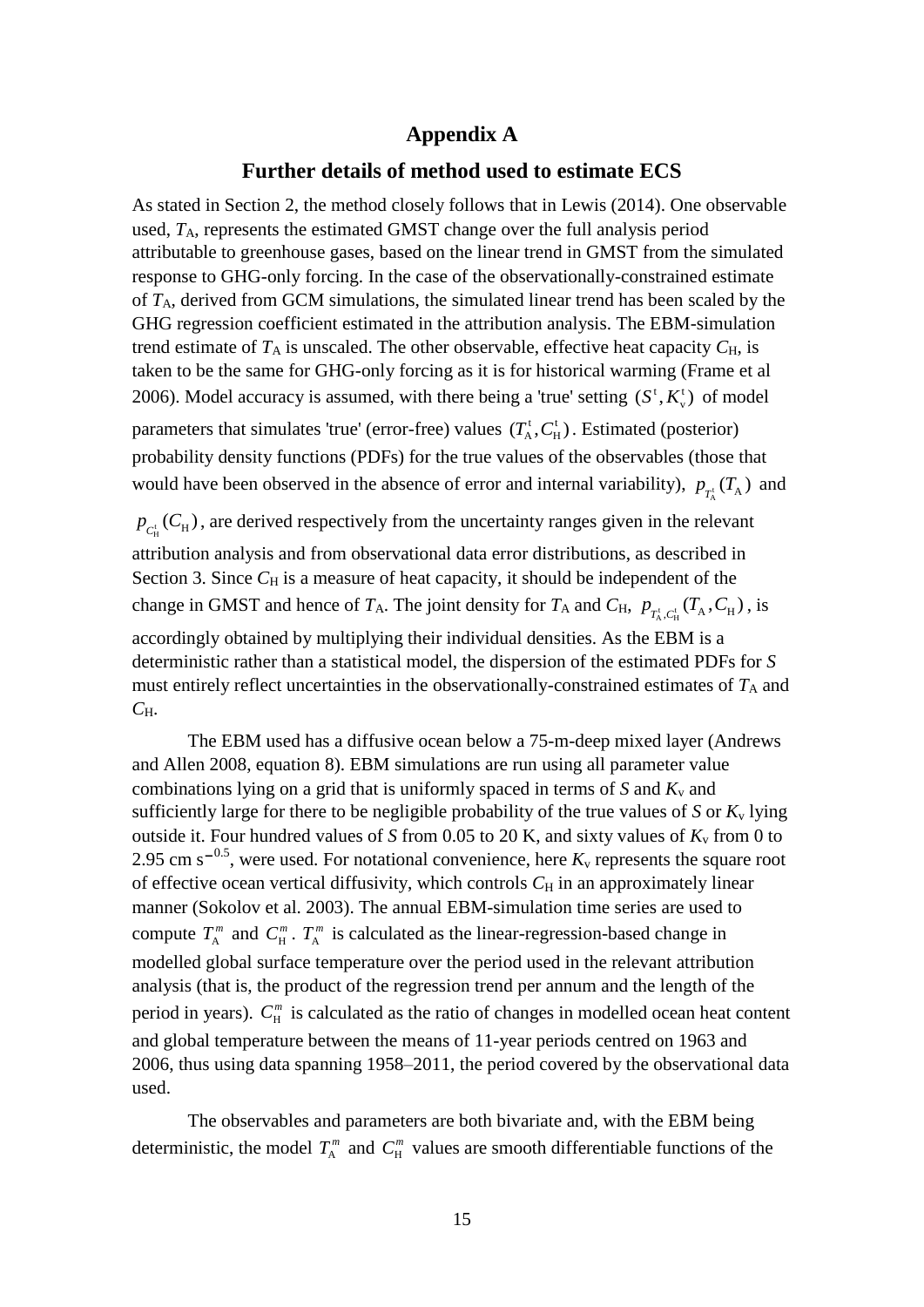parameters. Moreover, each pair of  $(T_A^n)$  $T_A^m$ ,  $C_H^m$ ) values corresponds to a unique pair of  $m \nabla m$  $(S^m, K_v^m)$  values and vice-versa. Accordingly, there is an invertible both-ways differentiable one-to-one relationship between joint model parameter settings,  $m \nabla m$  $(S^m, K_v^m)$ , and joint values of  $(T_A^m)$  $T_{\text{A}}^{m}$ ,  $C_{\text{H}}^{m}$ ). Given the assumption of model accuracy the same relationship exists between the true joint values  $(T_A^t, C_H^t)$  and  $(S^t, K_h^t)$  $(S^{\tau}, K_{\nu}^{\tau})$ . The estimated joint posterior PDF for  $(S^t, K_v^t)$  $(S^{\tau}, K_{\nu}^{\tau})$  is therefore directly and uniquely related to that for  $(T_A^t, C_H^t)$  through the standard formula (Mardia et al. 1979) for converting PDFs upon a transformation of variables:

$$
p_{S^t, K_v^t}(S, K_v) = p_{T_A^t, C_H^t}(f(S, K_v)) J_f
$$
 (1)

where f is the functional relationship between  $(S^m, K_v^m)$  $(S^m, K_v^m)$  and  $(T_A^m, C_H^m)$  and  $J_f$  is the absolute Jacobian determinant, given by:

terminal, given by:

\n
$$
J_{f} = \text{absolute value of} \begin{bmatrix} \frac{\partial T_{A}^{m}}{\partial S^{m}} & \frac{\partial T_{A}^{m}}{\partial K_{v}^{m}} \\ \frac{\partial C_{H}^{m}}{\partial S^{m}} & \frac{\partial C_{H}^{m}}{\partial K_{v}^{m}} \end{bmatrix}_{S^{m} = S, K_{v}^{m} = K_{v}} \tag{2}
$$

The EBM simulations provide the values of  $(T_{\rm A}^{\rm m}, C_{\rm H}^{\rm m})$  at each  $(S^{\rm t}, K_{\rm t}^{\rm t})$  $(S^{\mathfrak{t}}, K^{\mathfrak{t}}_{\mathfrak{y}})$ combination, and hence the form of *f* and, by numerical differentiation, of  $J_f$ . Once the joint posterior PDF for  $(S^t, K_s^t)$  $(S^t, K_v^t)$  has been calculated, a marginal PDF for  $S^t$  is obtained by integrating out *K*v, following standard Bayesian methodology. Uncertainty ranges reflect the percentile points of the corresponding cumulative probability distribution function (CDF), and are termed credible intervals.

The frequentist validity, in terms of repeated sampling properties, of the credible intervals provided by the main objective Bayesian method is checked by also deriving confidence intervals for *S* using a profile-likelihood approach (Allen et al. 2009). Profile likelihood is an alternative objective parameter inference method giving confidence intervals with at least approximate frequentist validity (Pawitan 2001). Profile likelihoods for AW and EHC are derived, and multiplicatively combined to form a joint (AW, EHC) likelihood. That joint likelihood is then restated in  $(S, K)$  coordinates (likelihoods, unlike PDFs, being unaffected by a change in variables), and the profile likelihood for *S* computed. Confidence intervals are then calculated using the signed root log-likelihood ratio (SRLR) method.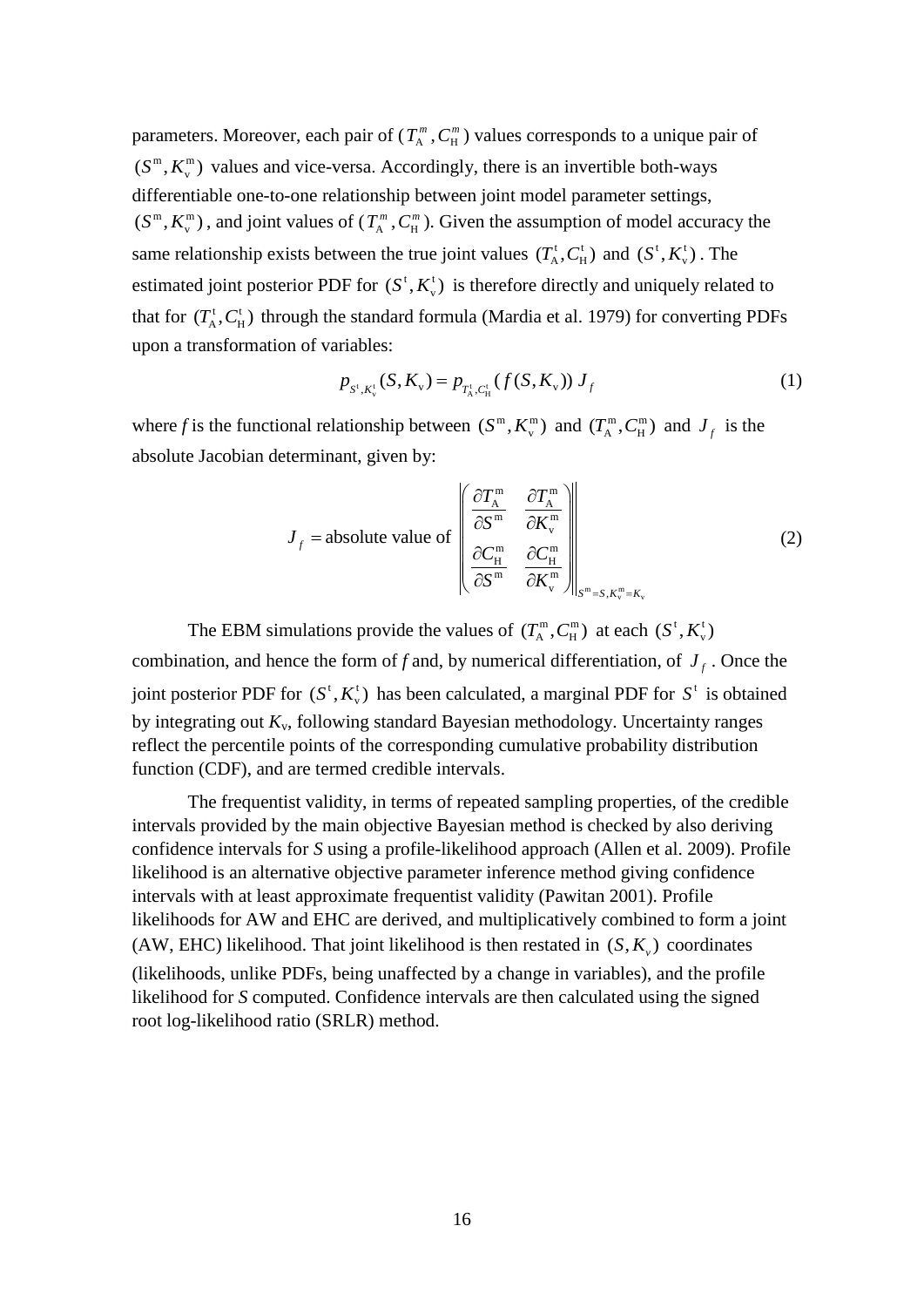## **References**

- Aldrin M, Holden M, Guttorp P, Skeie RB, Myhre G, Berntsen TK (2012) Bayesian estimation of climate sensitivity based on a simple climate model fitted to observations of hemispheric temperatures and global ocean heat content. *Environmetrics* 23:253-271
- Allen MR, Tett SFB (1999) Checking for model consistency in optimal fingerprinting. Clim. Dyn., 15, 419–434.
- Allen MR, Stott PA (2003) Estimating signal amplitudes in optimal fingerprinting. Part I: Theory. Clim. Dyn., 21, 477–491.
- Allen MR, Frame DJ, Huntingford C, Jones CD, Lowe JA, Meinshausen M, Meinshausen N (2009) Warming caused by cumulative carbon emissions towards the trillionth tonne. *Nature,* 458, 1163–6.
- Andrews DG, Allen MR (2008) Diagnosis of climate models in terms of transient climate response and feedback response time. *Atmos. Sci. Lett*., 9, 7–12
- Andrews T, Gregory JM, Webb MJ (2014) The dependence of radiative forcing and feedback on evolving patterns of surface temperature change in climate models. J Clim, 28, 1630–48.
- Armour KC, Bitz CM, Roe GR (2013) Time-varying climate sensitivity from regional feedbacks. J Clim 26:4518–4534
- Bindoff, Nathaniel L, Stott Peter A et al (2014) Detection and Attribution of Climate Change: from Global to Regional. *Climate Change 2013: The Physical Science Basis Contribution of Working Group I to the Fifth Assessment Report of the Intergovernmental Panel on Climate Change*. Cambridge University Press.
- Collins, M, Knutti R et al (2014) Long-term Climate Change: Projections, Commitments and Irreversibility. *Climate Change 2013: The Physical Science Basis Contribution of Working Group I to the Fifth Assessment Report of the Intergovernmental Panel on Climate Change*. Cambridge University Press.
- Domingues, CM, Church JA, White NJ, Gleckler PJ, Wijffels SE, Barker PM, Dunn JR (2008) Improved estimates of upper-ocean warming and multi-decadal sea-level rise. Nature 453:1090–3
- Enfield DB, Mestas-Nunez AM, Trimble PJ (2001) The Atlantic Multidecadal Oscillation and its relationship to rainfall and river flows in the continental US. Geophys Res Lett 28:2077-2080
- Forster, PM de F, Taylor KE (2006) Climate forcings and climate sensitivities diagnosed from coupled climate model integrations. *J. Clim*., 19, 6181–6194.
- Frame DJ, Booth BBB, Kettleborough JA, Stainforth DA, Gregory JM, Collins M, Allen MR (2005) Constraining climate forecasts: The role of prior assumptions. *Geophys. Res. Lett.*, 32, L09702, doi:10.1029/2004GL022241.
- Frame DJ, Stone DA, Stott PA, Allen MR (2006) Alternatives to stabilization scenarios. *Geophys. Res. Lett.*, 33, L14707, doi:10.1029/2006GL025801.
- Gillett, NP, Wehner, MF, Tett, SFB, Weaver, AJ (2004) Testing the linearity of the response to combined greenhouse gas and sulfate aerosol forcing. *Geophys. Res. Lett*., 31, 14, L14201, pp. 1-4, doi: 10.1029/2004GL020111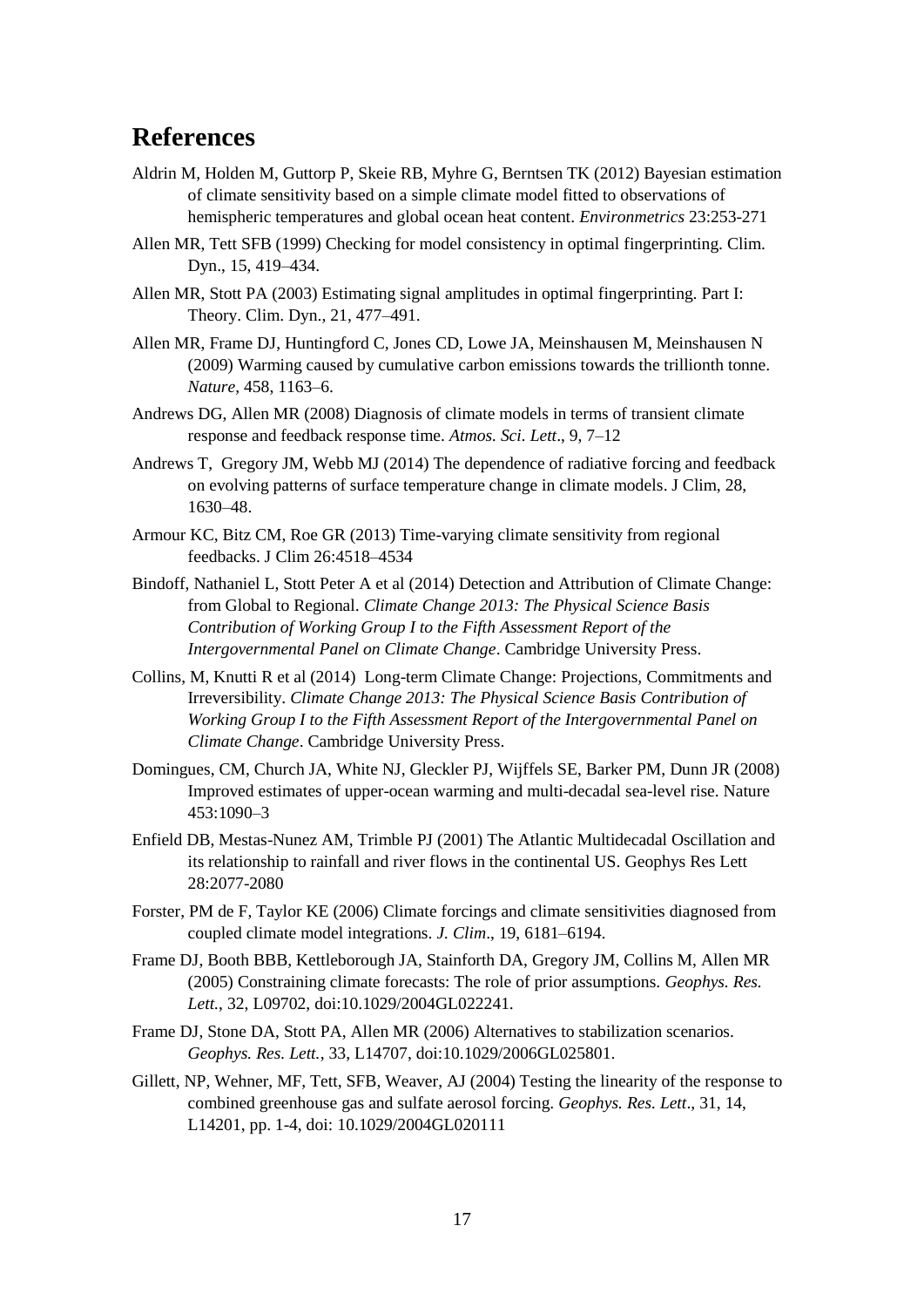- Gillett NP, Arora VK, Flato GM, Scinocca JF, von Salzen K (2012) Improved constraints on 21st-century warming derived using 160 years of temperature observations. *Geophys. Res. Lett*., 39, L01704, doi:10.1029/2011GL050226.
- Gillett NP, Arora VK, Matthews D, Stott PA, Allen MR (2013) Constraining the ratio of global warming to cumulative CO2 emissions using CMIP5 simulations. J. Clim., doi:10.1175/JCLI-D-12–00476.1
- Gordon C, Cooper C, Senior CA, Banks H, Gregory JM, Johns TC, Mitchell JFB, Wood RA (2000) The simulation of SST, sea ice extents and ocean heat transports in a version of the Hadley Centre coupled model without flux adjustments. *Climate Dynamics*, 16, 147- 168.
- Gregory JM, Forster PM (2008) Transient climate response estimated from radiative forcing and observed temperature change. J. Geophys. Res. 113.
- Harris, Glen R, Sexton, David MH, Booth Ben BB, Collins Mat, Murphy James M (2013) Probabilistic projections of transient climate change. Clim. Dyn. 40, 2937-2972. DOI 10.1007/s00382-012-1647-y.
- Hasselmann, K (1997) Multi-pattern fingerprint method for detection and attribution of climate change. Clim. Dyn., 13, 601–611.
- Hegerl, GC, von Storch S, Hasselmann K, Santer BD, Cubasch U, Jones PD (1996) Detecting greenhouse gas induced climate change with an optimal fingerprint method. *J. Clim*., 9, 2281–2306.
- Hegerl G, Zwiers F (2011) Use of models in detection and attribution of climate change. WIREs Clim. Change, 2, 570–591.
- Huang Y, Zhang M (2014) The implication of radiative forcing and feedback for meridional energy transport, Geophys. Res. Lett., 41, 1665–1672
- Imbers J, Lopez A, Huntingford C, Allen M (2014) Sensitivity of climate change detection and attribution to the characterization of internal climate variability. *J. Climate*, 27, 3477– 3491.
- Jones GS, Stott PA, Christidis N (2013) Attribution of observed historical near surface temperature variations to anthropogenic and natural causes using CMIP5 simulations. J. Geophys. Res. Atmos., doi:10.1002/jgrd.50239.
- Levitus S et al (2012) World ocean heat content and thermosteric sea level change (0-2000m) 1955-2010. Geophys Res Lett 39:L10603
- Lewis N (2013) An objective Bayesian improved approach for applying optimal fingerprint techniques to estimate climate sensitivity. *J. Climate*, 26, 7414-7429.
- Lewis N (2014) Objective Inference for Climate Parameters: Bayesian, Transformation-of-Variables, and Profile Likelihood Approaches. *J. Climate*, 27, 7270-7284.
- Lewis N, Curry JA (2014) The implications for climate sensitivity of AR5 forcing and heat uptake estimates. *Clim. Dyn.* DOI 10.1007/s00382-014-2342-y
- Libardoni AG, Forest CE (2011) Sensitivity of distributions of climate system properties to the surface temperature dataset. Geophys. Res. Lett., 38, L22705, doi:10.1029/2011GL049431.
- Lyman JM, Johnson GC (2014) Estimating Global Ocean Heat Content Changes in the Upper 1800 m since 1950 and the Influence of Climatology Choice. J. Climate, 27, 1945– 1957.